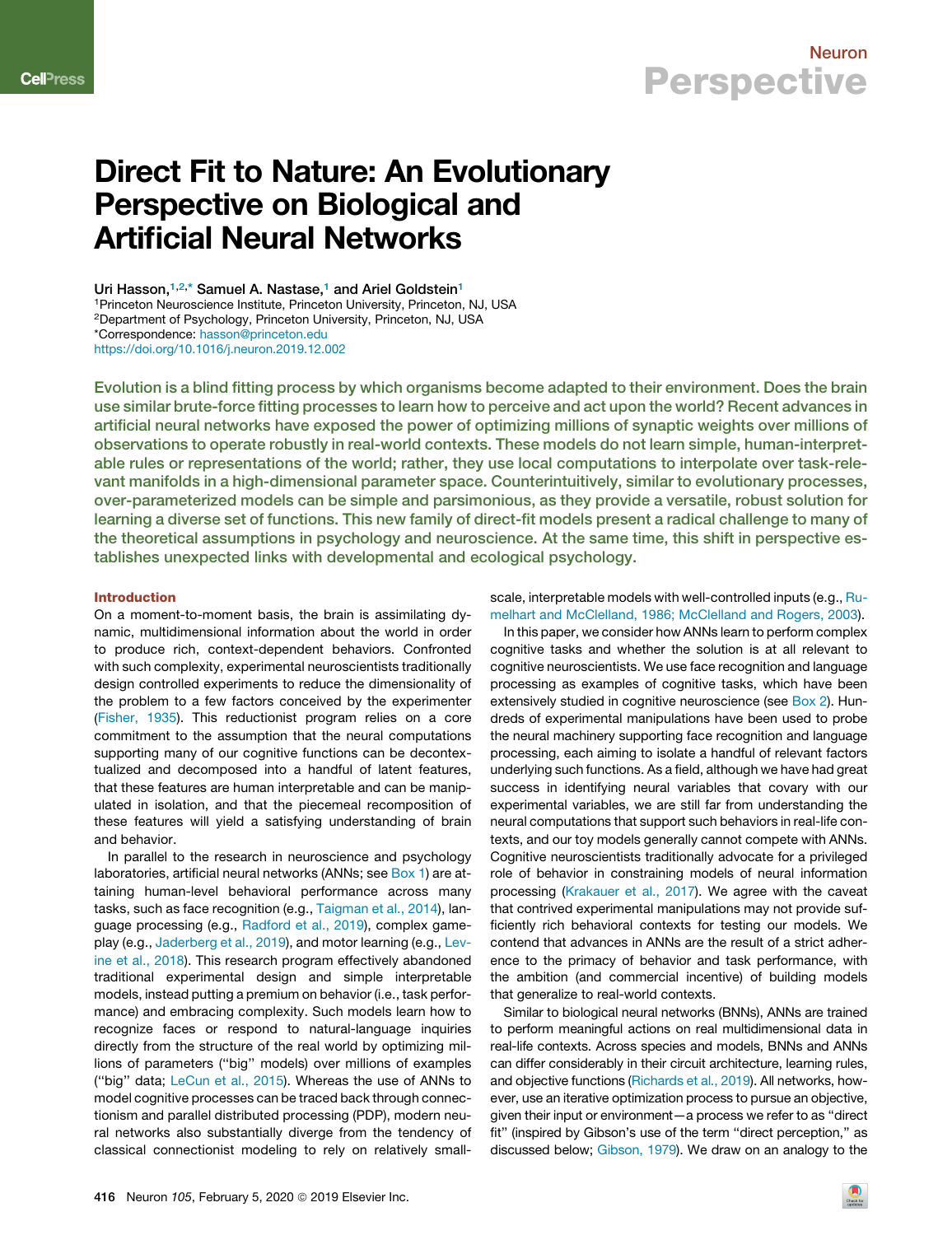### Box 1. Artificial and Biological Neural Networks

Artificial neural networks (ANNs) are formal learning models inspired by the biological neural networks (BNNs) that constitute living brains. ANNs, however, are an extreme abstraction of BNNs. Typically, biological neurons have three main structures: the cell body, the axon, and dendrites. They come in a variety of shapes and functions, classified into unipolar, bipolar, and multipolar groups, each further subdivided into a menagerie of different types. Each neuron in a BNN is modulated by a specific set of neurotransmitters and embedded in a complex local neuronal circuit with different input and output units, inhibitory lateral connections, and a unique layout of interconnectivity. In addition to varying local circuit architecture, some biological nervous systems include functionally specialized systems-level components, like the hippocampus, striatum, thalamus, and hypothalamus, which are not generally included in current ANNs. Furthermore, the dynamic and biophysical properties of BNNs are vastly different from ANNs. Finally, most ANNs are disembodied and do not interact closely with the environment in a closed-loop fashion (see Box 3). This degree of abstraction has led many neuroscientists to dismiss ANNs as irrelevant for understanding biological brains.

Although we acknowledge that ANNs are indeed highly simplified models of BNNs, we argue that there are some critical similarities: they belong to the same family of over-parameterized, direct-fit models that rely on dense sampling for learning task-relevant structures in data. In many domains, ANNs are currently the only models that attain human-like behavioral performance and can provide unexpected insights into both the power and limitations of the direct-fit approach.

Like BNNs, ANNs are based on a collection of connected nodes called artificial neurons or units that loosely resemble the neurons in a biological nervous system. Each connection, like the synapses in BNNs, links one artificial neuron to another, and the strength of these connections can be adjusted by learning. Like their biological counterparts, an artificial neuron receives signals from many neurons, integrates their input, and sends a signal to artificial neurons connected to it. The output of each artificial neuron is typically some nonlinear function of its inputs. Similarly, biological neurons typically only transmit a signal if the aggregated input signals reach a threshold. The connections between artificial neurons are assigned weights that are adjusted as learning proceeds (e.g., using the backpropagation algorithm; Rumelhart et al., 1986) based on supervised feedback or reward signals. The weight increases or decreases the strength of a connection. Similar to BNNs, ANNs are sometimes organized into layers, and the network as a whole is optimized to map the input to the desired output according to the objective function. For additional details on the parallels between ANNs and BNNs, we point the reader to recent reviews (Botvinick et al., 2019; Cichy and Kaiser, 2019; Hassabis et al., 2017; Kriegeskorte, 2015; Kumaran et al., 2016; Richards et al., 2019; Whittington and Bogacz, 2019; Yamins and DiCarlo, 2016).

blind fitting processes observed in evolution by natural selection and argue that ANNs and BNNs belong to the same family of direct-fit models. Both produce solutions that are mistakenly interpreted in terms of elegant design principles but in fact reflect the interdigitation of ''mindless'' optimization processes and the structure of the world. This framework undercuts the assumptions of traditional experimental approaches and makes unexpected contact with long-standing debates in developmental and ecological psychology. Although direct-fit optimization provides the necessary foundations for many behaviors, current models still fall short on some high-level cognitive tasks. In the last section, we discuss the limitations of this framework and the implications for high-level cognition.

### Simple versus Multidimensional Models

As with any scientific model, neuroscientific models are often judged based on their interpretability (i.e., providing an explicit, formulaic description of the underlying causes) and generalization (i.e., the capacity for prediction over broad, novel contexts; e.g., von Neumann, 1955). However, in practice, interpretability and generalization are often at odds: interpretable models may have considerable explanatory appeal but poor predictive power, whereas high-performing predictive models may be difficult to interpret (Breiman, 2001; Shmueli, 2010; Yarkoni and Westfall, 2017).

This tension is particularly striking when modeling the brain and behavior. The brain itself, in orchestrating behavior, is by conventional standards a wildly over-parameterized modeling organ (Conant and Ross Ashby, 1970). Each cubic millimeter of cerebral cortex contains roughly 50,000 neurons that may support approximately 6,000 adjustable synapses with neighboring and distant cells. This yields a staggering number of about 300 million adjustable parameters in each cubic millimeter of cortex and over 100 trillion adjustable synapses across the entire brain (Azevedo et al., 2009; Kandel et al., 2012). This overparameterized modeling organ is an evolutionary solution for producing flexible, adaptive behavior in a complex world.

In contrast, neuroscientists often reduce the complexity of the task (or stimulus) by using low-dimensional experimental manipulations in hopes of increasing the interpretability of observed neural processes. By analyzing the neural responses in such controlled situations, neuroscientists search the brain for simple latent factors for describing the code that underlies a neural computation. These experimental manipulations are often inspired by our ''folk'' or phenomenological understanding of the mind, brain, or world and, in turn, yield results reflecting our own assumptions (Meehl, 1990; Rozenblit and Keil, 2002; Jolly and Chang, 2019). That is, our simple models of the brain often boil down to models of our experimental design.

We are entering a new era in psychology and neuroscience in which over-parameterized models trained on big data are increasingly more powerful and dramatically outstrip simple, interpretable models in producing human-level ''behavioral'' performance across multiple cognitive tasks. Although the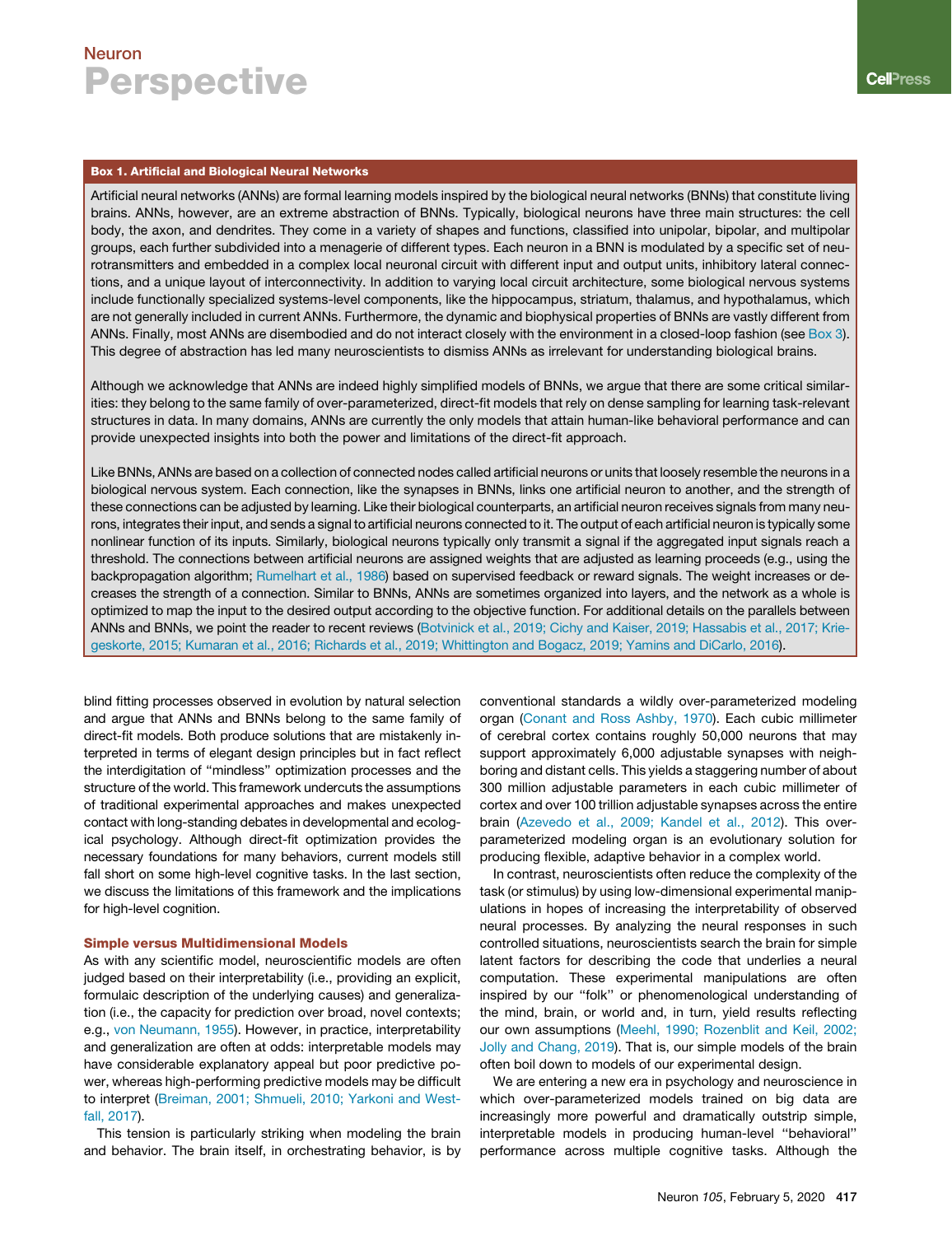power of over-parameterized models in machine learning is becoming apparent, there is fierce debate about whether they provide any insight into the underlying neural code of biological organisms (e.g., Lake et al., 2017; Marcus, 2018a).

We argue that neural computation is grounded in brute-force direct fitting, which relies on over-parameterized optimization algorithms to increase predictive power (generalization) without explicitly modeling the underlying generative structure of the world. We first differentiate two forms of generalization: extrapolation and interpolation. Traditionally, interpolation was viewed as a weak form of generalization because of its local (non-generative) nature. Here we argue that in the context of direct fit and big, real-world data, interpolation can provide a mindless yet powerful form of generalization (potentially eschewing the need for extrapolation).

#### Interpolation and Extrapolation

Statistics textbooks usually associate over-parameterized models with overfitting and contrast them with ideal-fit (also denoted as ''appropriate fit'' and ''just-right fit'') and underfit models (Figures 1A–1C). An underfit model is a model with too few parameters to capture the underlying structure of the observed data and thus provides poor prediction or generalization (Figure 1A). An overfit model is flexible enough to fit and/or memorize the structure of a training sample (including structureless noise and idiosyncrasies specific to the training set) to the extent that it fails to learn the structure needed for generalization (Figure 1C). An ideal-fit model is a model that learns the underlying generative or global structure of the data by exposing a few latent factors or rules (Figure 1B). As opposed to the underfit and the overfit models, the ideal-fitmodel is capable of generalization: accurately predicting new observations never seen during training.

We contend that this textbook view should be revised to account for the fact that in a data-rich setting, over-parameterized models can provide a mindless yet powerful form of generalization. Any model is designed to solve a particular type of problem, and the problem to be solved changes drastically when we shift from preferentially sampling a limited parameter space in a controlled experimental setting to densely sampling a wide parameter space using big data in a performance-oriented real-life setting.

#### Generalization Based on Impoverished Data

When the scope of the data is narrow relative to the scope of world's possible states (Figure 1E), over-parameterized models will tend to learn idiosyncrasies specific to the training data and will not extrapolate beyond that scope. This well-curated, narrow sampling aperture is what we have in mind when we teach introductory statistics using diagrams like Figures 1A–1C. For example, only the ideal-fit model revealing the underlying generative parabola rule ( $y = \theta_0 + \theta_1 x + \theta_2 x^2$ ) can be useful for predicting the values of new observations in the extrapolation zone in Figure 1E. In contrast, the underfit and overfit models will be useless in predicting the values of any new point in the extrapolation zone. In other words, such generative ideal-fit models provide the ultimate model for generalization, which relies on a complete understanding of the underlying rules used to generate the observations. However, extrapolation-based generalization requires that

the generative rules hold outside of the training zone (e.g., simulated data). In cases in which there are complex nonlinearities and interactions among variables at different parts of the parameter space, extrapolation from such limited data is bound to fail. (The validity of this assumption about the uniformity of parameter space is difficult to empirically evaluate and may vary wildly across domains of inquiry; here we sample from a simple distribution for the purpose of simulation, but the world around us clearly does not resemble such a simple generative process.)

The perspective of the narrow aperture (Figure 1E), from which we can uncover the underlying generative rules needed to predict observations in a wide variety of contexts based on data collected during contrived and highly controlled experiments, has a privileged role in the minds of scientists across many disciplines, including physics, chemistry, neuroscience, and psychology. Interestingly, many computational neuroscientists, cognitive and developmental psychologists, and psycholinguists adopt this narrow aperture image when theorizing about the neural code. This creates a tension: experimentalists use contrived stimuli and designs to recover elegant coding principles (e.g., Hubel and Wiesel, 1962), but it remains unclear whether these principles actually capture neural responses in naturalistic contexts (Felsen and Dan, 2005; Olshausen and Field, 2005; Hasson and Honey, 2012; Hamilton and Huth, 2018). This is not a flaw of experimental design, per se; cleverly designed experiments can, in fact, expose principles of direct fit. However, the limited generalizability of experiments using contrived, non-representative manipulations is often glossed over (Brunswik, 1947). Historically, these practices and tensions can in part be traced to an argument from cognitive psychology that the brain is not exposed to rich enough data from the environment to navigate the problem space (Chomsky, 1965). Therefore, to predict novel outcomes in novel contexts, the neural code is assumed to rely on implicit generative rules (either learned or inherent).

#### Generalization Based on Big Data

Dense sampling of the problem space (Figure 1F) can flip the problem of prediction on its head, turning an extrapolation-based problem into an interpolation-based problem. This is illustrated in Figure 1G, when we add new observations (black triangles) not seen during training to the interpolation (green) zone. Counterintuitively, within the interpolation zone, over-parametrized models with sufficient regularization (Figure 1D), which we denote as direct-fit models (see section below), can attain as good predictive performance as the ideal-fit model (if not better, under conditions in which variability in the data is not due to random noise).

Interpolation is a local process that does not rely on explicit modeling of the overarching generative principles. It uses simple, local heuristics, like nearest neighbors or averaging, to place the current observation within the context of past observations. Furthermore, as will be discussed below, over-parametrized models provide new computational tools to learn complex multidimensional statistical regularities in big data, in which no obvious generative structure exists.

To summarize this point, interpolation uses local computations to situate novel observations within the context of past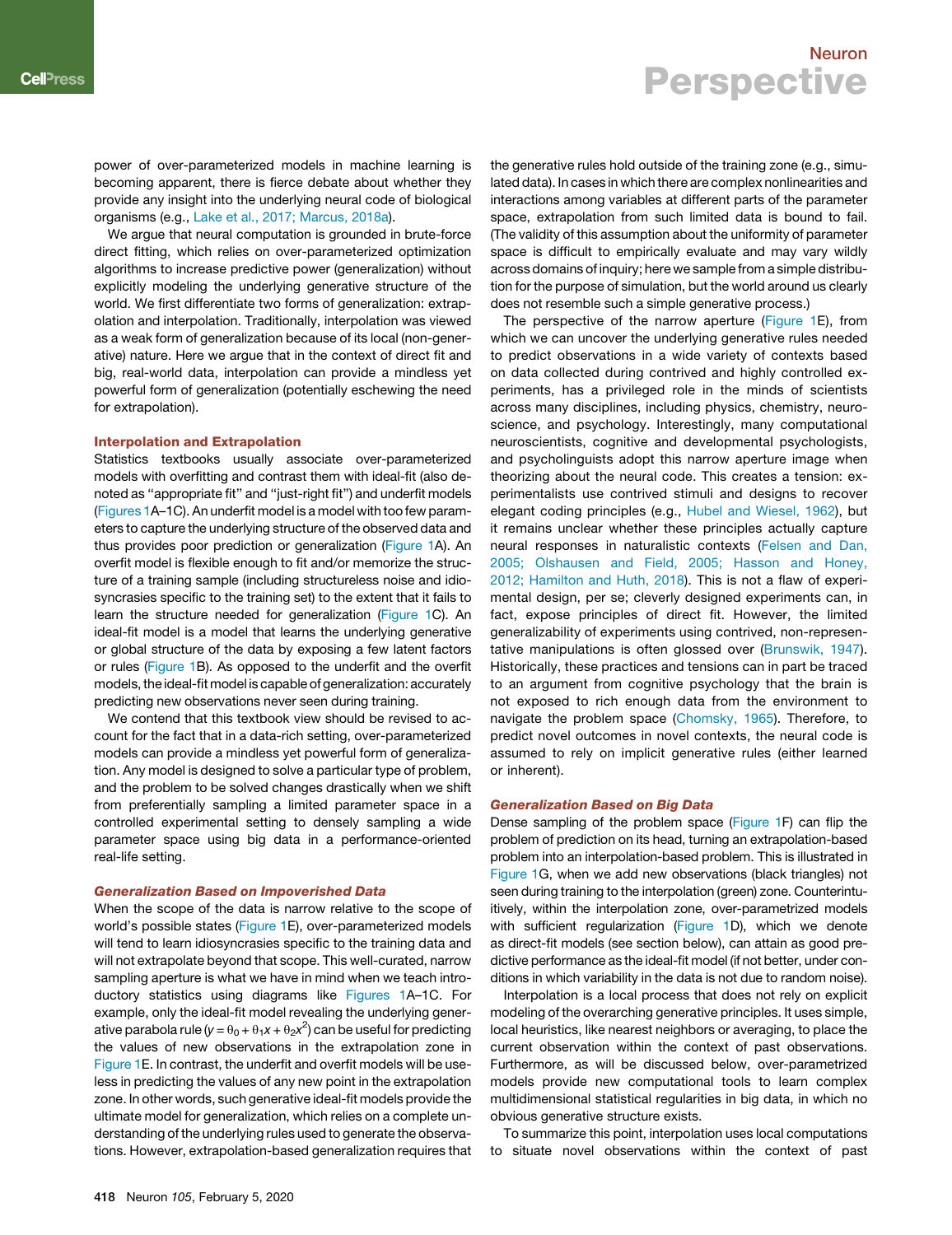

Figure 1. Direct-Fit Learning with Dense Sampling Supports Interpolation-Based Generalization

big data

direct-fit

interpolation

(A) An overly simplistic model will fail to fit the data.

impoverished data

ideal-fit

extrapolation

(B) The ideal-fit model will yield a good fit with few parameters in the context of data relying on a relatively simple generative process; in fact, this is the model used to generate the synthetic data (with noise) shown here.

(C) An overly complex (i.e., over-parameterized) model may fixate on noise and yield an explosive overfit. (A)–(C) capture the ''textbook'' description of underfitting and overfitting.

(D) Complex models, such as ANNs, however, can nonetheless yield a fit that both captures the training data and generalizes well to novel data within the scope of the training sample (see G and Bansal et al., 2018 for a related discussion).

(E) Traditional experimentalists typically use highly controlled data to construct rule-based, ideal-fit models with the hope that such models will generalize beyond the scope of the training set into the extrapolation zone (real-life data).

(F) Direct-fit models—like ANNs and, we argue, BNNs—rely on dense sampling to generalize using simple interpolation. Dense, exhaustive sampling of real-life events (which the field colloquially refers to as ''big data'') effectively expands the interpolation zone to mimic idealized extrapolation.

(G) A direct-fit model will generalize well to novel examples (black triangles) in the interpolation zone but will not generalize well in the extrapolation zone.

observations; it does not rely on explicit modeling of the overarching generative principles. Unlike extrapolation, interpolation was thought to provide a weak form of generalization because it can only predict new data points within the context of past observations. Thus, when we considered the brain, we have traditionally assumed that interpolation did not provide a sufficient form of generalization to support complex behavior, as the task of the brain is to extrapolate from a small number of examples to a near-infinite range of possible observations (Figure 1E). But this problem only arises if the scope of the training space is small or impoverished (as in highly controlled experiments). However, the move to big data reframes the problem (Figure 1F): if we densely sample parameter space using millions of free parameters to robustly fit millions of examples, there is remarkable power in simple interpolation-based predictions (see Box 2).

## Direct Fit and Artificial Neural Networks

Not all over-parameterized models overfit the data. There are two types of over-parameterized models: explosive overfit and direct fit. In the case of explosive overfit (Figure 1C), the model memorizes all training data points but otherwise strays wildly from the underlying structure of the data and does not afford interpolation or extrapolation. The direct-fit model also relies on over-parameterization to match the data structure. In contrast to explosive overfit model, however, the direct-fit model regularizes the process to avoid explosive overfit while optimizing the alignment to the structure of the training data (Figure 1D). This regularization may collapse redundancies, imposing priors for sparseness or smoothness, but, critically, can be implemented using generic, local computations and does not require any explicit model of the latent features of the data.

extrapolation

zone

As an example of a direct-fit procedure, we will use standard ANN architectures to model two low-dimensional processes. For a brief discussion of ANNs and their relation to BNNs, see Box 1. We will use two architectures: a standard fully connected ANN for testing interpolation and extrapolation over space and a recurrent neural network for testing interpolation and extrapolation over time.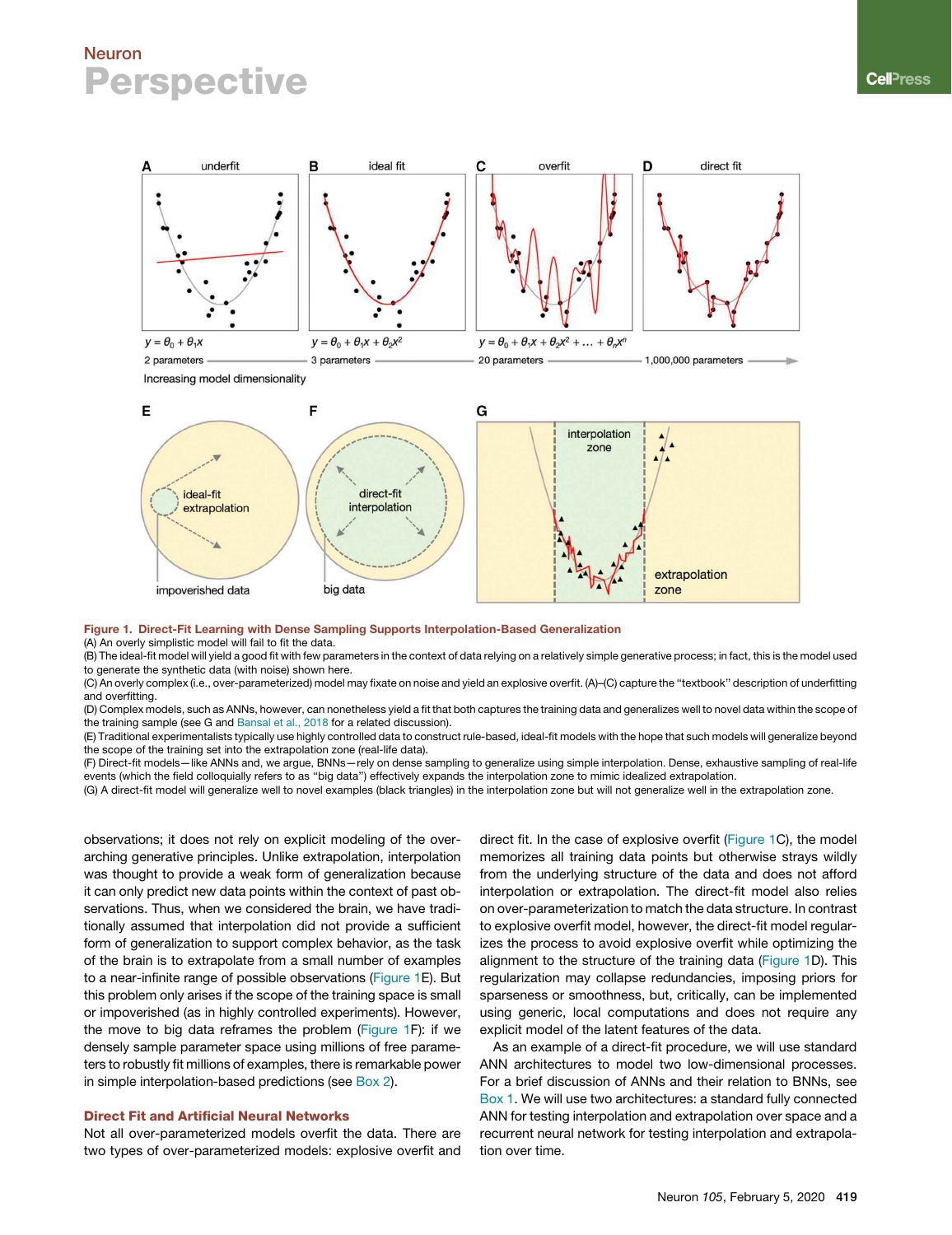

#### Figure 2. ANNs Only Generalize within the Interpolation Zone

(A) Interpolation over space: a simple ANN model with three fully connected hidden layers was trained to predict the output of sine function mapping x axis to y axis values. Training examples (green markers) were  $x$  values between  $-5$  and 5 (comprising only even values). Predictions for test  $x$  values ranging from  $-15$ to 15 (comprising only odd values) are indicated using blue markers. The ideal sine wave (from which the observations are sampled) is indicated by the black line. The model was able to generalize to new test examples not seen during training within the interpolation zone but not within the extrapolation zone.

(B) Interpolation over time: a simple recurrent ANN (LSTM) was trained to predict the sequence of forthcoming observations from a sine function. Training examples were sampled from the first half of sine wave sequences between 2.5 and 4.5 Hz. The trained model was supplied with test samples from the first half of a sequence (green markers) and predicted the subsequent values (blue markers). The model was able to generalize to new frequencies not seen during training within the interpolation zone but not within the extrapolation zone.

(C) Interpolation provides robust generalization in a complex world; given a rich enough training set, the advantage of direct-fit interpolation-based learning becomes apparent, as the same ANN from (A) is able to learn an arbitrarily complex function (for which there is no ideal model).

## Generalization of ANNs in the Interpolation and Extrapolation Zones

To illustrate the properties of direct-fit models, we first trained an ANN on a set of 10,000 training examples of even numbers (green dots) sampled with variance from a simple sine function (Figure 2). The ANN was trained to predict the y axis values from the x axis values (imitating a spatial task). The ANN was composed of one input neuron, three fully connected hidden layers, each with 300 neurons, and one output neuron. Even such a small network of 902 neurons results in an over-parameterized model with approximately 180,600 adjustable parameters (weights). The model was trained with simple backpropagation through stochastic gradient descent.

All training examples were sampled from a confined parameter space  $(-5 < x < 5)$ , which we denote as the interpolation zone. After training, the model was used to predict the *y* value for 10,000 new examples (even *x* values; blue dots) sampled at a wider range of values  $(-15 < x < 15)$  extending beyond the interpolation zone into the extrapolation zone. Our goal was to measure the ability of the direct-fit model to interpolate and extrapolate the values of the new test examples not seen during the fitting process.

By construction, an ideal sine function (black line, Figure 2A), a model with exactly one free parameter, will achieve optimal prediction of all blue points in the interpolation and extrapolation zones. The ANN, however, managed to predict new observations not seen during training (Figure 2A) only within the interpolation zone. The ability of the direct-fit model to interpolate, but not to extrapolate, is clearly seen when we look at the test data points in Figure 2A. The direct-fit model does not produce any clear rule for how the data should look outside the context or ''scope'' of the interpolation zone, providing a poor prediction for new examples in the extrapolation zone. However, within the interpolation zone, the ANN is as good as the ideal-fit model in predicting the values of new observations not seen during training. This can be seen in the magnified portion of Figure 2A. Note how the predicted values (blue points) overlap with the sine function used to generate the data (black line). The interpolation zone is closely related—but not identical—to the training set. The interpolation zone corresponds to the region of parameter space spanned by the training samples but can contain an infinite number of novel samples not observed during training.

In this case, although the ANN did not truly learn the ideal sine function necessary for extrapolation, it was still capable of optimizing the fit to achieve high prediction quality within the interpolation zone. One could argue that the ANN has implicitly ''learned'' the sine function within the interpolation zone, but the critical distinction is that this implicit representation of the sine function is an incidental or emergent byproduct of the structure of the input and the fitting procedure. We can interrogate the ANN for representations resembling the sine function, but these exist only because we injected them into the training data; the ANN has simply learned how to interpolate new observations within the scope of the training set. By analogy, it may be misleading to claim that the brain represents some experimental variable in any fundamental way, even in experiments in which such a description can account for a considerable amount of variance in the neural responses (Marom et al., 2009).

We demonstrate similar behavior, but now over time rather than space, when training a recurrent long short-term memory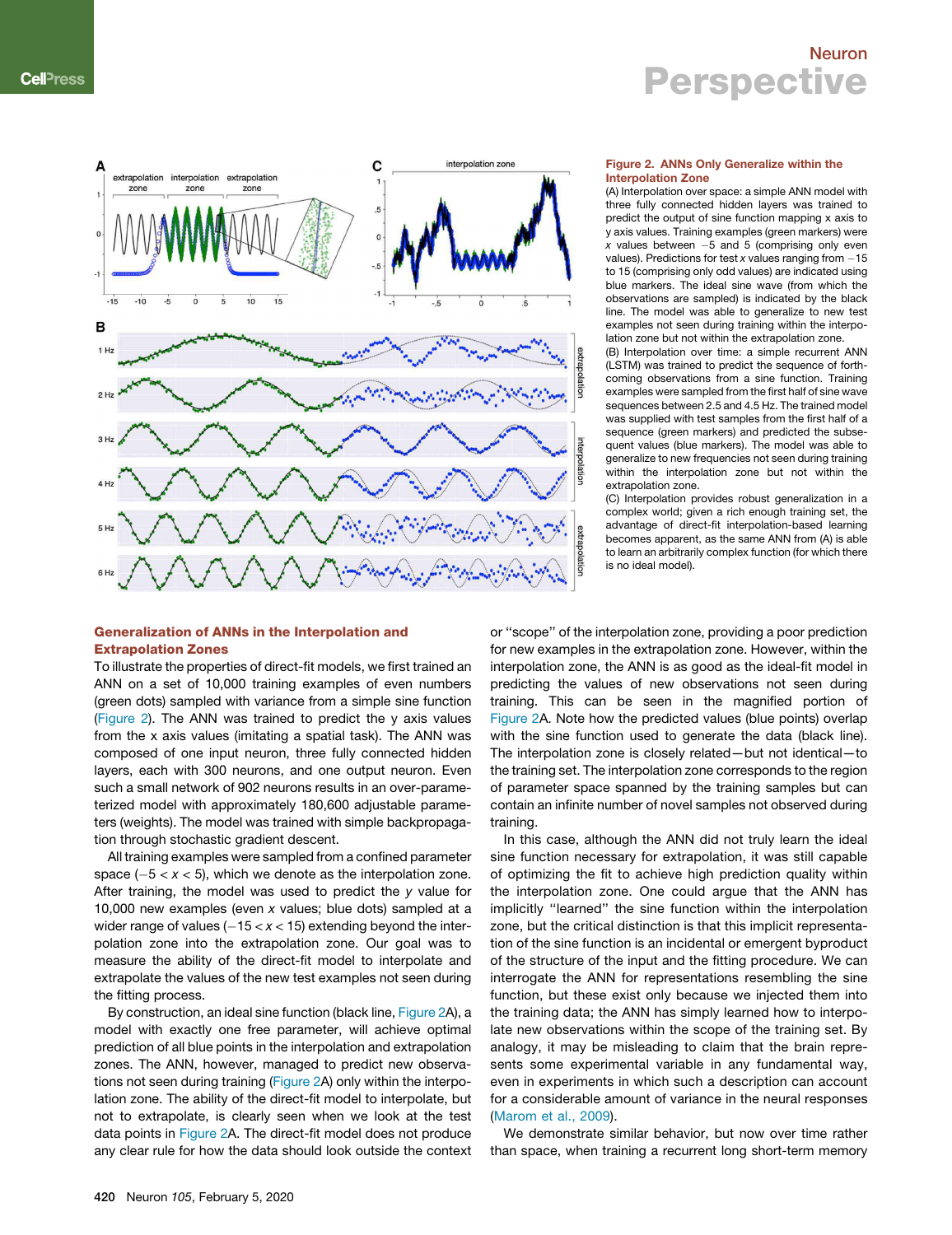## Box 2. Face Recognition and Language Models: Two Examples of Direct Fit

We argue that BNNs and ANNs belong to the same family of direct-fit optimization models. Nonetheless, across different biological and artificial networks, there is considerable variability in circuit architecture, learning rules, and objectivefunctions. Although novel computational motifs regularly emerge from the machine learning literature, the space of possible models is vast and largely unexplored.

To make the notion of direct-fit interpolation concrete, we briefly describe two different modern ANNs: a deep convolutional neural network trained to recognize faces from images using an externally supervised objective function (Schroff et al., 2015) and a transformer network that learns a language model using a self-supervised objective function (Radford et al., 2019). In both cases, rather than using engineered features, the models learn an embedding space by optimizing an objective function on densely sampled training data. Note that in both the externally supervised case (FaceNet) and self-supervised case (GPT-2), the objective functions are ultimately governed by human behavior.

## FACE MODEL (FaceNet)

This face recognition model (Schroff et al., 2015) assumes that all facial identities in the world are embedded in a multidimensional Euclidean space (a property of the external world). Although the precise number of dimensions is unknown, empirically we need the embedding space to be of sufficiently high dimension to capture all variations across individual identities. The model is supplied face images (cropped to isolate the face and represented as 220 x 220-pixel images with three-color channels) and learns a mapping from the 145,200-dimensional pixel space to a compact 128-dimensional identity space. One of the best-performing variants of the model is a deep convolutional neural network with 22 layers (140 million parameters in total) trained using stochastic gradient descent with backpropagation. End-to-end learning is guided by an objective function (triplet loss) minimizing the distance between faces belonging to the same identity and enforcing a margin between different identities in the embedding space. This objective function effectively compresses all face images belonging to the same person into a common location in the 128-dimensional embedding space while discounting uninformative dimensions in image space and the input layers.

According to the direct-fit framework, the generalization of this model (i.e., its capacity to correctly classify face images of both familiar and novel identities) is bounded by the density and diversity of the training set (i.e., the interpolation zone in Figures 1E, 1F, and 4). If the training set spans the space of facial variability in the real world (including identity, expression, viewpoint, lighting, occlusion, etc.) with sufficiently dense examples, the model can learn an embedding space where effectively any face can be interpolated to the correct identity cluster. This superhuman, nearly perfect generalization is obtained when the network is trained on an exceptionally dense training set of 200 million face images with a diverse set of 8 million identities. Importantly, the model generalizes to a test set of 1 million face images for novel identities not included in the training set and achieves 95%–99% accuracy on common benchmark datasets. The exact same network, however, will exhibit the ''other-race effect'' (Malpass and Kravitz, 1969; O'Toole et al., 2018) if we restrict the training set to, e.g., western faces, while systematically excluding East Asian face images from the training set, thereby inducing a bias by contracting the interpolation zone. Along these lines, humans are not face experts but rather experts in recognizing the roughly 5,000 faces they are familiar with (Jenkins et al., 2018; Young and Burton, 2018). We predict that if we selectively trained the exact same network on a cluster of 5,000 identities and a few million examples (more realistic input for the human brain), the model will learn a sparse, restricted region of identity space and will display more human-like performance. Training the same network on a restricted set of, e.g., 20 identities in a laboratory setting will result in a constrained ''overfit'' model capable of identifying new images sampled from within the narrow scope of this training set (Figure 4).

A few lessons become clear from this example: generalization is bounded by the interpolation zone, which is determined by properties of the training set (i.e., density and diversity). The difficulty of the learning task is constrained by the complexity of the taskrelevant manifold on which the data reside as approximated by the multidimensional embedding space (e.g., a continuous, smooth, low-dimensional manifold may facilitate learning). Note that these are properties of the external world (as expressed in the training set) and not strictly properties of the network. Focusing exclusively on interpreting the properties of the 128-dimensional embedding layer can be misleading for several reasons. First, the embedding layer is the tip of the iceberg: the embedding space is the result of an over-parameterized, direct-fit learning process, and the behavioral performance of the model is the joint product of the architecture, objective function, learning rule, training set, and so on; we cannot ignore the training sample or the computational motifs that yield the embedding space if we hope to understand how the neural network works (for related arguments, see Jonas and Kording, 2017; Lillicrap and Kording, 2019; Richards et al., 2019). Second, in the context of direct-fit learning with exhaustive sampling, the structure of the embedding space generally reflects the task-relevant structure of the external world. We should exercise caution in interpreting particular structural properties of the embedding space as ''intrinsic'' properties of the network. Finally, given the multidimensionality of real-life input (e.g., 145,200-dimensional pixel inputs for FaceNet) and the multidimensionality of the face-space manifold in the world (e.g., 100+ dimensions), the program of running highly controlled experiments in an attempt to find low-dimensional, psychologically interpretable neural response features may lead us astray.

*(Continued on next page)*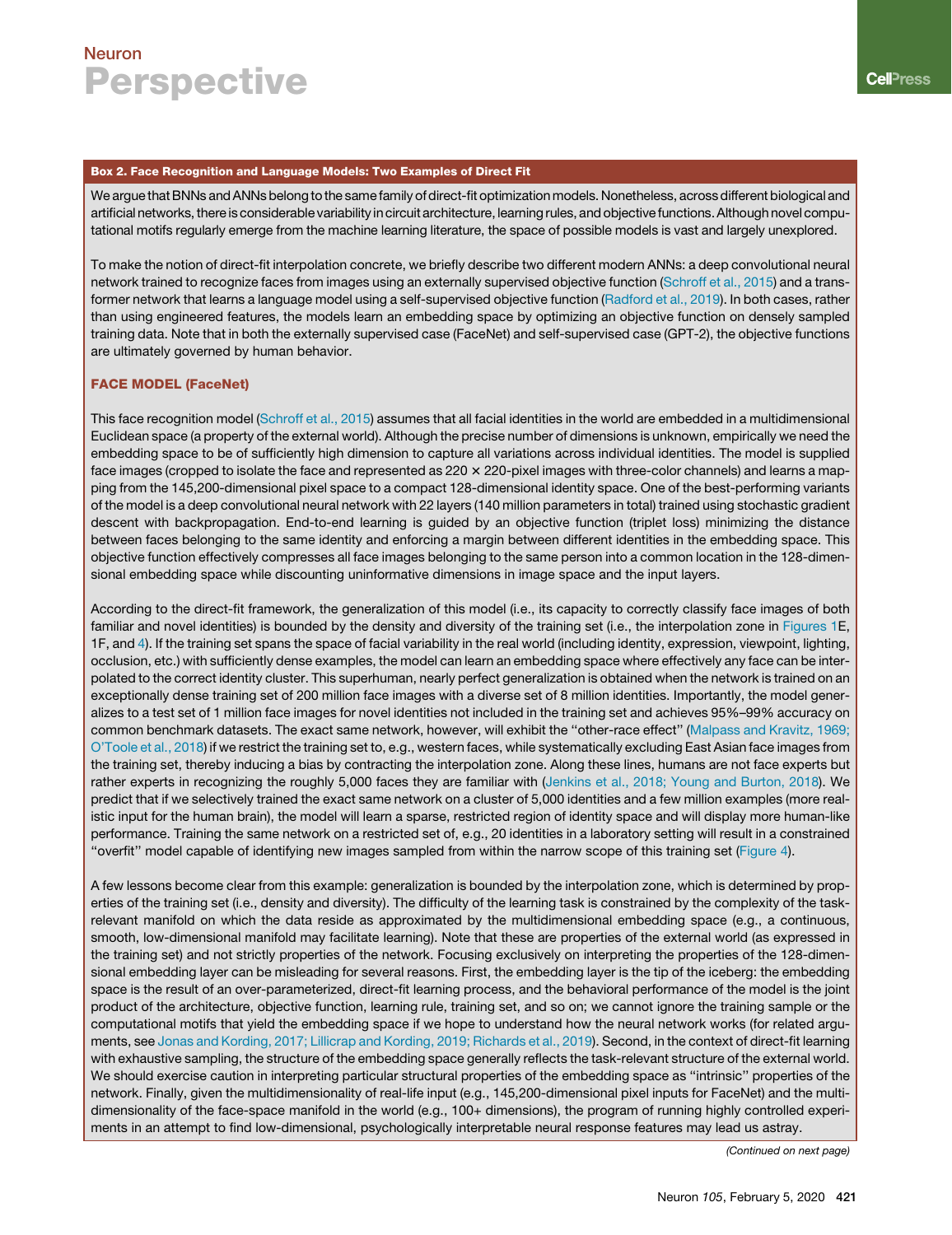### Box 2. Continued

## LANGUAGE MODEL (GPT-2)

This language model (Radford et al., 2019) assumes that there are sufficient regularities in the way people use language in specific contexts to learn a variety of complex linguistic tasks (Wittgenstein, 1953). Again, we emphasize that the quality of the model will be constrained by the density and diversity of examples provided during training. Specifically, the model uses an attention-based ''transformer'' architecture (Vaswani et al., 2017) with 48 layers and over 1.5 billion parameters to perform sequence transduction. In simple terms, the transformer can be thought of as a coupled encoder and decoder where the input to the decoder is shifted to the subsequent element (i.e., the next word or byte). Critically, both the encoder and decoder components are able to selectively attend to elements at nearby positions in the sequence, effectively incorporating contextual information. The model is trained on over 8 million documents for a total of 40 gigabytes of text. Despite the self-supervised sequence-to-sequence learning objective, the model excelled at a variety of linguistic tasks, such as predicting the final word of lengthy sentences, question answering, summarization, and translation, approaching human performance in some cases. Contextual prediction is a cognitively appealing selfsupervised objective function, as it is readily available to learners at all stages of development. Furthermore, the self-supervised objective function is still shaped by external human behaviors in real-life contexts, which provide a structured linguistic input to the learner, exposing the entwined relationships between self-supervision and external supervision. As opposed to humans, however, this model only learns to predict based on a relatively narrow behavioral context (the preceding words) and is deprived of actions, corroborating visual cues (cf. Vinyals et al., 2015), and social cues available to humans (see Box 3). The capacity to learn temporal dependencies over many words still does not compare to our ability to accumulate and integrate broadly distributed multimodal information over hours, days, and years. Surprisingly, despite the limitation of the training set and objective function, models of this kind (e.g., Devlin et al., 2018) may also implicitly learn some compositional properties of language, such as syntax, from the structure of the input (Linzen et al., 2016; Belinkov et al., 2017; Baroni, 2019; Hewitt and Manning, 2019).

neural network (LSTM; Hochreiter and Schmidhuber, 1997) to learn sine wave sequences (Figure 2B). In this case, instead of using a fully connected ANN to learn the spatial relationship between *x* and *y* values, we trained the LSTM to predict a future sequence of *y* values based on the preceding sequence of 100 *y* values sampled within a 1 s input window (green). The network was trained on sine functions cycling at different frequencies from 2.5 to 4.5 Hz (training zone; excluding samples at exactly 3 and 4 Hz). To assess the network's capacity for interpolation and extrapolation, we tasked the trained network with predicting the values of a forthcoming sequence of 100 *y* values at novel frequencies not sampled during training, either within the interpolation zone (i.e., 2.5–4.5 Hz) or in the extrapolation zone (i.e., frequencies slower than 2.5 Hz or faster than 4.5 Hz). The LSTM was able to predict the next 100 *y* values for new sine waves not seen during training but only at frequencies within the interpolation zone (e.g., at 3 and 4 Hz in Figure 2B). The LSTM failed to extrapolate whenpredicting values for new sequences at frequencies outside the interpolation zone (i.e., 1, 2, 5, and 6 Hz in Figure 2B).

The ''no free lunch'' theorem demonstrates that optimization for one task will necessarily deteriorate performance in another (Wolpert and Macready, 1997). Here we see how introducing a different architecture can improve prediction of a sine function at a particular frequency. However, this will not solve the extrapolation problem in general, as the network still does not learn the ideal, rule-based sine function required to extrapolate to all sine waves but simply learns how to interpolate new observations within the scope of the training set. Although increasingly sophisticated models trained on rich data may eventually approximate the human brain's exceptional robustness to broadly distributed spatial and temporal structures, both ANNs and BNNs are nevertheless subject to the no free lunch theorem. They learn ad hoc

solutions by optimizing for a narrow region of problem space, and a single architecture cannot excel in every domain (Gomez-Marin and Ghazanfar, 2019). In the same vein, evolution yields organisms that are optimized to fit the constraints of a given ecological niche (e.g., the deep sea or the desert) but does not find ''well-designed'' or globally optimal solutions that survive everywhere on the globe.

#### The Robustness of Direct Fit

The ideal sine function allows us to extrapolate to infinite new values. In contrast, the over-parameterized direct-fit model can only be used to predict values of new observations within the confined interpolation zone. Here we have artificially limited the underlying structure of the data such that the process generating observations can be captured in one parameter. To draw an analogy with cognitive psychology, we have constrained the experimental design to parametrically vary a single stimulus feature (e.g., the spatial frequency of a Gabor filter), holding all other environmental variables constant. We have started with a simple model to generate observations in hopes of recovering the original generative rule from which the training data were sampled. In fact, when interrogating the over-parameterized model under these conditions, we simply recovered the task dimensions by which we constructed the experimental paradigm or training set (Gao et al., 2017; Stringer et al., 2019).

In contrast to ideal-fit models, which flourish in simulations and well-defined experimental settings, direct-fit models can provide powerful ways to model big data in which the latent structure is multidimensional, complicated, and prohibitively difficult to model using a handful of factors. For example, consider a world (Figure 2C) in which the underlying sine function only applies to a narrow range of training examples  $(-5 > x > 5)$ , but beyond that specific range, the sine function no longer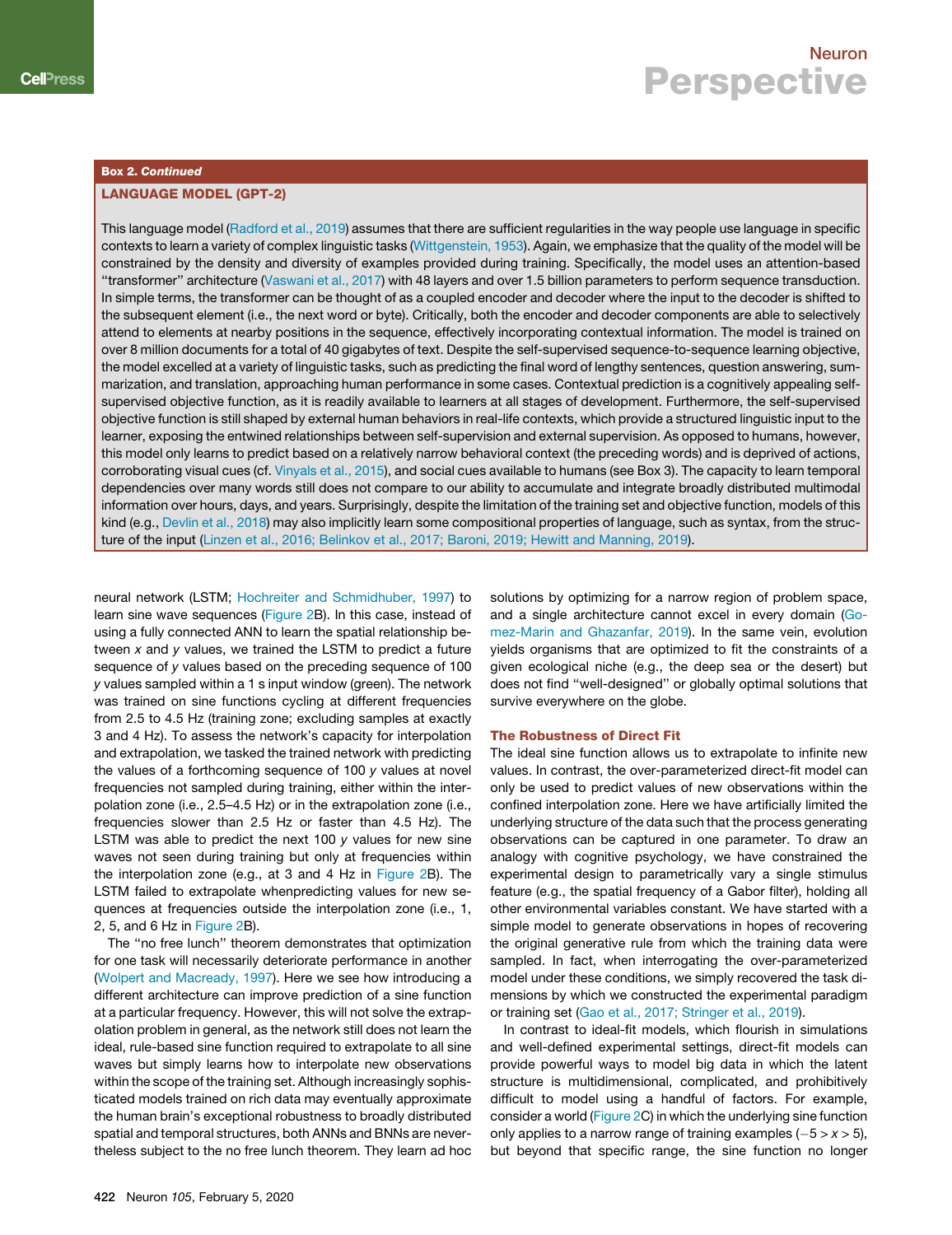describes the data structure. That is, when the data are sampled over a wider range of training examples  $(-15 > x > 15)$ , they behave in a consistent and stable manner, which is, however, very different from the sine wave (to drive the point home, we generated these samples using a simple random-walk algorithm, which by construction generates an arbitrary function).

As in Figure 2A, we retrained the same over-parameterized ANN to fit 30,000 even-valued observations (green points) sampled from a wider parameter space  $(-15 > x > 15)$ . Because of its flexibility and adaptivity, the over-parameterized ANN model can now interpolate to accurately predict the values of 30,000 new observations (blue points) not seen by the model within the wider training zone. Note that in contrast to the ideal-fit model, the direct-fit model does not catastrophically fail at this wider range of training examples—the model is expressive enough to fit whatever stable data structure it observes. Indeed, as presented schematically in Figures 1E and 1F, direct-fit models thrive in the context of big data, where the interpolation zone increases with the scope of the training set.

By widening the interpolation zone, the model's inability to extrapolate becomes less and less of a liability (Feldman, 2019; Radhakrishnan et al., 2019). The same direct-fit procedures can be expanded to fit arbitrarily complex data structures (Cybenko, 1989; Funahashi, 1989; Hornik et al., 1989; Raghu et al., 2017). The ability of over-parameterized models to robustly fit complex data structures provides unparalleled predictive power within the interpolation zone, making them uniquely suitable for multidimensional, real-life situations for which no simple, ideal model exists. Ultimately, as we develop new architectures and learning rules, we predict that these models will only be limited by the scope of their training observations and the complexity of the task (Figure 1F). In other words, when the data structure is complex and multidimensional, a "mindless" direct-fit model, capable of interpolation-based prediction within a real-world parameter space, is preferable to a traditional ideal-fit explicit model that fails to explain much variance in the data.

### The Black Box Argument

When applied to suitable data using the appropriate objective functions, direct-fit optimization procedures can provide us with powerful functional models that use interpolation to predict the values of new observations in real-world contexts. As demonstrated in Figure 2, these models do not explicitly encode the generative structure of the data and lack the ability to extrapolate to previously unseen contexts.

Critics often refer to over-parameterized direct-fit models pejoratively as ''black-box'' models: models that given the correct input, generate the correct output, without any explanation of their internal workings (Ashby, 1956; McCloskey, 1991). For example, the human face network is comprised of millions of neurons and billions of synaptic weights, which as an ensemble are capable of recognizing the faces of thousands of individuals across different views and contexts (Jenkins et al., 2018). Similarly, using deep neural networks, and without hardwiring or even endeavoring to ''explain'' the latent facial features or rules by which their models perform, commercial face-recognition software can recognize faces with (super)human accuracy (Taigman et al., 2014; Schroff et al., 2015). Thus, one may argue, such ANNs have simply duplicated the original problem by creating one more black box model for face recognition, as if the brain wasn't enough.

We argue that there is nothing opaque about ANNs—they are fully transparent ''glass boxes.'' The physicist Richard Feynman famously wrote on his blackboard, ''What I cannot create, I do not understand.'' We build artificial networks according to explicit architectural specifications; we train networks using explicit learning rules and finite training samples with well-specified objective functions; we have direct access to each weight in the network. Given their unprecedented level of transparency, why do we deem ANNs black-box models? We do so because we are deeply committed to the assumption that the ANN must learn a set of human-interpretable rules necessary for processing information. This is our classical criterion for understanding. Since we do not readily find such rules when interrogating the distribution of millions of adjustable weights within over-parameterized artificial (and biological) neural networks, we demote such models to black-box status (Lillicrap and Kording, 2019).

In contrast to the common black-box argument, which fixates on the interpretability of the fitted model parameters, we argue that the broad family of direct-fit neural network models actually provides a concise framework for understanding the neural code. ANNs can be understood in terms of three components: network architectures, learning rules, and objective functions (Richards et al., 2019). Although BNNs differ substantially from ANNs in all three factors (see Boxes 1 and 3), both belong to the same family of direct-fit models. BNNs, however, are the result of billions of years of evolution in a complex world, whereas ANNs are in their infancy. Nonetheless, ANNs provide a proof of concept that neural machinery may rely on mindless fitting over exhaustive samples to enable powerful interpolation-based generalization performance. There is a surprising simplicity in the design specifications of direct-fit ANNs and BNNs, but this simplicity does not guarantee the interpretability we initially sought.

Direct-fit models do not learn rules for extrapolation but rather use local interpolations to determine the value of new examples based on their proximity to past examples within a multidimensional embedding space (see Box 2). BNNs and ANNs, from this perspective, belong to a family of weakly representational models capable of learning the mapping between input and output using direct-fit optimization procedures while being effectively agnostic to the underlying structure of the world. We should exercise caution in cases in which these models seem to "learn" simple, psychologically interpretable variables. It can be tempting to impose our own intuitive or folk-psychological interpretations onto the fitted model, but this is misguided. If a generic network learns such a rule, this rule is likely inherent in the training set and is thus not so much a meaningful property of the network as it is a property of the data (see Figure 2). These interpretable rules arise incidentally, as an emergent byproduct of the fitting procedure. The incidental emergence of such rules is not a "goal" of the network, and the network does not "use" the rules to extrapolate. This mindset, in fact, resembles pre-Darwinian teleological thinking and ''just-so stories'' in biology (Gould and Lewontin, 1979; Mayr, 1992). Evolution provides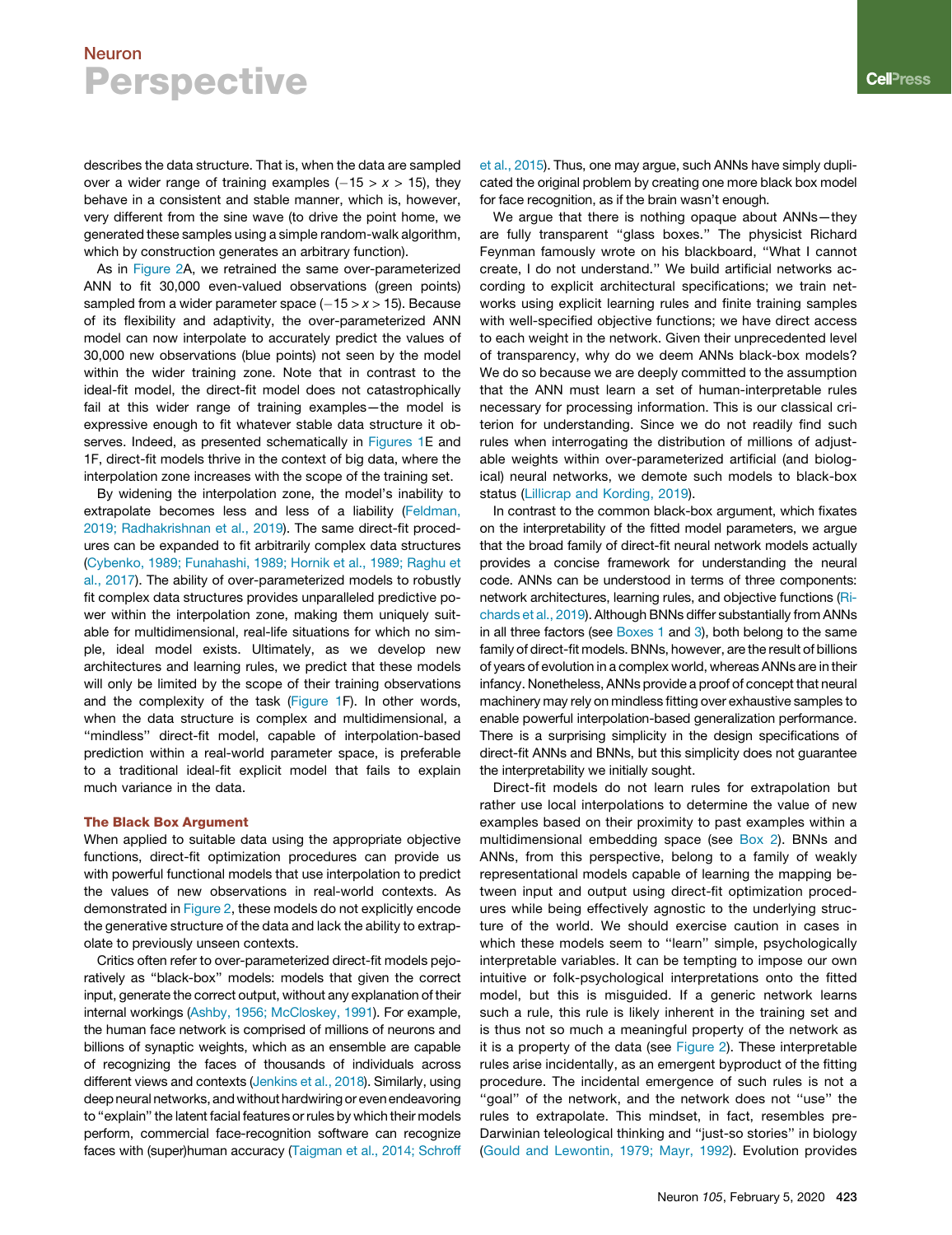### Box 3. Embodiment and Objective Functions

Objective functions guide direct-fit optimization to generate mappings from input to output. The space of possible objective functions is large, but only a subset of objective functions will yield meaningful actions and adaptive behaviors. Currently, many ANNs are disembodied and cannot actively sample or modify their world. For example, seminal externally supervised image classification networks (e.g., Krizhevsky et al., 2012) learn to map images to labels provided by human annotators. The affordances that emerge when learning to classify images according to 1,000 labels are very simplistic relative to the affordances of complex organisms interacting with objects in the real world. Furthermore, the brain does not have strictly defined training and test regimes as in machine learning. Although certain periods of development may be particularly critical for learning, the brain is constantly readjusting synaptic weights over the lifetime. Although we do not discuss them in depth here, end-to-end reinforcement learning models (e.g., Mnih et al., 2015) provide an appealing alternative to simplistic external supervision. In fact, the brain may adaptively shift learning strategies (e.g., from externally supervised to self-supervised) over time.

Objective functions in BNNs must also satisfy certain constraints imposed by the body to behave adaptively when interacting with the world. Examples of objective functions guided by action include learning to balance the body while walking across the room, learning to coordinate hands and eyes to touch objects, and learning to coordinate hand and finger movements to bring food to the mouth. In all these cases, it is clear whether the brain succeeded or failed at each trial, and it is clear how minimizing cost functions can provide the necessary feedback to guide the fit without appealing to an explicit, rule-based understanding of the physical forces at work. Furthermore, analogous to the gradual innovation along the evolutionary tree, in which a new function is scaffolded by prior advances, learning one objective function, such as standing, paves the way for learning a new objective function, such as walking, which can further enable running, jumping, or dancing.

Another source of guidance for learning is the actions of other agents within the social network. Examples of objective functions guided by other brains include learning to recognize individual faces, learning to name objects, learning to produce grammatical sentences, and learning to read. In all these examples, the solution is provided by social others (Wittgenstein, 1953; Hasson et al., 2012). Because social exchange provides a basis for external supervision, the brain can rapidly learn complex knowledge collectively accumulated over generations. Therefore, adding to current ANNs a body that is capable of actively sampling and interacting with the world (e.g., Levine et al., 2018) and adding means to directly interact with other networks (e.g., Goodfellow et al., 2014; Jaderberg et al., 2019) may increase the network's capacity to learn and reduce the gaps between BNNs and ANNs (Marblestone et al., 2016; Baker et al., 2019; Leibo et al., 2019).

perhaps the most ubiquitous and well-known example of a biological fitting process that learns to act in the world while being blind to the underlying structure of the problems and their optimal solutions.

#### The Power of Adaptive Fit in Evolution

Most biological processes are not guided by the explicit objective of understanding the underlying structure of the world. Evolutionary theory aims to explain how complex organisms (ranging from amoebae to plants, fungi, fish, and mammals) and complex biological mechanisms (such as photosynthesis, gills, wings, and retinas) evolved to fit their local ecological niches, without any explicit comprehension of the problems at hand and without any understanding of the solutions to overcome them (Darwin, 1859). Evolution is the study of ever-changing, blind, local processes by which species change over time to fit their shifting local environment (Fisher, 1930; Williams, 1966).

The theory of evolution tries to explain the blind, local fitting processes by which all living creatures on Earth have evolved (Figure 3). These organisms all share the same origin and their evolution relies on a handful of basic processes (Lewontin, 1970; Gould, 1982): (1) ''over-production with variation'' via genetic mutation, gene regulation and expression, genetic drift, endosymbiosis, or hybridization; (2) ''inheritance'' via vertical transmission of genetic material from parent to offspring and horizontal transmission of genetic material between unicellular

and/or multicellular organisms; (3) ''combinatorial power'' of the genetic code to support diverse morphologies and organismal complexity; (4) ''selection'' via natural and artifactual external forces, sexual, kin, and group preferences; and (5) ''time'' necessary to support the iterative diversification and refinement of the phylogenetic tree, which has been unfolding incrementally over many generations for over 3.5 billion years.

The theory of evolution makes use of a few simple principles to explain the tight connections between vast arrays of phenomena. Thus, the theory of evolution is simple and parsimonious. At the same time, evolution is inefficient and costly in its implementation, given that today's organisms have evolved over billions of years of local interpolations. Moreover, in contrast to the laws of nature in physics, which provide us with the ability to extrapolate and predict events in different corners of the universe, evolution is a local process not easily used for extrapolation to the next evolutionary step. Predicting the forthcoming ramifications of the tree of life on Earth 1 million years from now is prohibitively difficult. Similarly, we cannot easily predict the morphology of an organism given a novel set of environmental constraints; that is, the theory of evolution cannot be used to extrapolate phylogenetic trees beyond planet Earth, in ecological niches at different corners of the universe. Does the lack of extrapolation undermine the explanatory power of the theory of evolution? Should we admit that we simply do not understand evolution because the fitting procedure does not yield a finite set of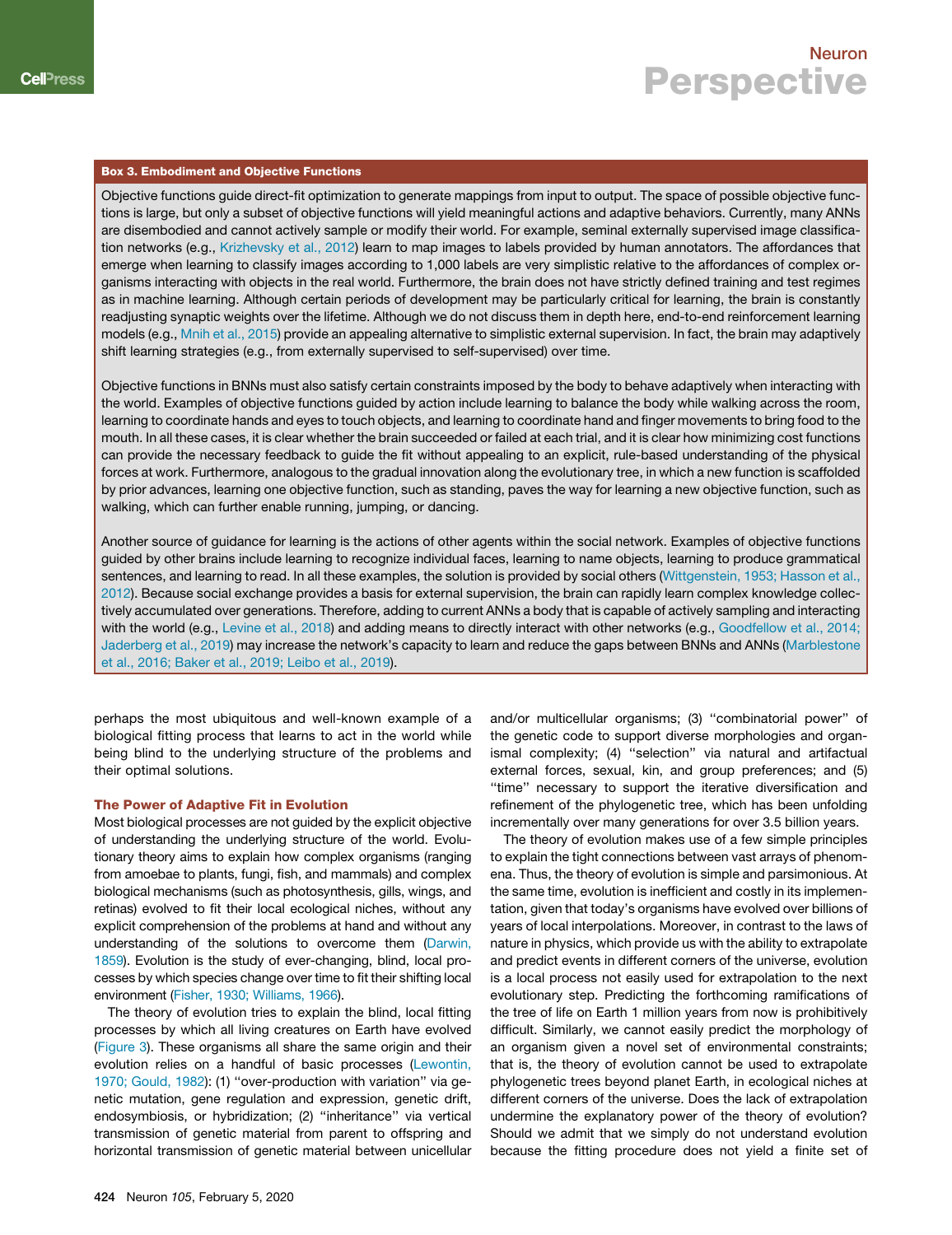

#### Figure 3. Evolution Is an Iterative Optimization Process over Many Generations

Evolution by natural selection is a mindless optimization process by which organisms are adapted over many generations according to environmental constraints (i.e., an ecological niche). This artistic rendition of the phylogenetic tree highlights how all living organisms on earth can be traced back to the same ancestral organisms. Humans and other mammals descend from shrew-like mammals that lived more than 150 million years ago; mammals, birds, reptiles, amphibians, and fish share a common ancestor—aquatic worms that lived 600 million years ago; and all plants and animals derive from bacteria-like microorganisms that originated more than 3 billion years ago. Reproduced with permission from Leonard Eisenberg (https://www.evogeneao.com).

intuitive, psychologically interpretable biological motifs and organisms?

#### Direct Fit to Nature

The critical and subversive advance of evolutionary theory was to remove the need for an ''intelligent'' force to guide change (Dawkins, 1986; Dennett, 1995). Similarly, direct-fit neural networks remove the need for intentional or interpretable rules to guide learning (Dennett, 2017). The ANN does not require the engineer to inject human-interpretable rules describing, e.g., face configuration into the network, nor should the engineer impose these interpretations on the network's solution. Evolution teaches us how endless iterations of the same blind process of variation guided by natural selection can produce the rich variety of organisms and biological mechanisms we observe in nature. Similar to natural selection, the family of models to which both ANNs and BNNs belong optimizes parameters according to objective functions to blindly fit the task-relevant structure of the world, without explicitly aiming to learn its underlying generative structure (Table 1). In fact, evolutionary algorithms often find non-intuitive solutions to complex problems, especially in the context of multiple overlapping or conflicting objectives (Holland, 1992; Bäck, 1996; Eiben and Smith, 2015). An organism's genome, analogous to a given ANN architecture, implicitly encodes certain structural assumptions about the statistics of the world and objective functions (Maynard Smith, 2000; Godfrey-Smith, 2007; Adami, 2012; Zador, 2019). Both genome and neural network are highly expressive, distributed encoding architectures (Quackenbush, 2001; Raghu et al., 2017). In this sense, network solutions adapted to performing particular behaviors are analogous to organisms adapted to particular niches as guided by evolution. In the same way that ANNs fail at extrapolation, an organism transplanted outside the ecological niche to which its species has adapted may perish.

Evolution does not have the luxury of operating in an idealized, highly controlled parameter space (like an experimenter's laboratory) and neither do biological learning organisms (Anderson and Chemero, 2016). Therefore, much like optimization in deep learning, evolution by natural selection puts a premium on behavior and task performance; interpretability in the phenotypes it yields is only happy coincidence.

#### What Is Needed for Successful Direct Fit?

Over-parameterized models are notorious for being hyperexpressive, prone to imposing imaginary structure on random unstructured training sets. For example, it was shown (Zhang et al., 2017) that ANNs can be trained to fully memorize arbitrary associations between a set of object labels and a set of randomly shuffled images that do not match the labels. In this case, the network memorized the entire arbitrary training set, achieving close to 100% classification accuracy on the training data but with no generalization to a new unseen set of test images (i.e., poor interpolation). The exact same set of images and labels were then used to train the same deep network, but this time the images were matched with correct labels. Similar to the random labels condition, the network achieved close to 100% classification on the training set, but in this case, the model did not overfit; rather, it was capable of generalizing and correctly labeling new test images not seen during training.

What is the difference between these two cases that relied on the exact same stimuli, network architecture, learning rules, and objective function but resulted in such different models? The solution to this puzzle lies not in the features of the model but rather in the properties of the external world. There are five requirements for over-parameterized models to generalize: (1) they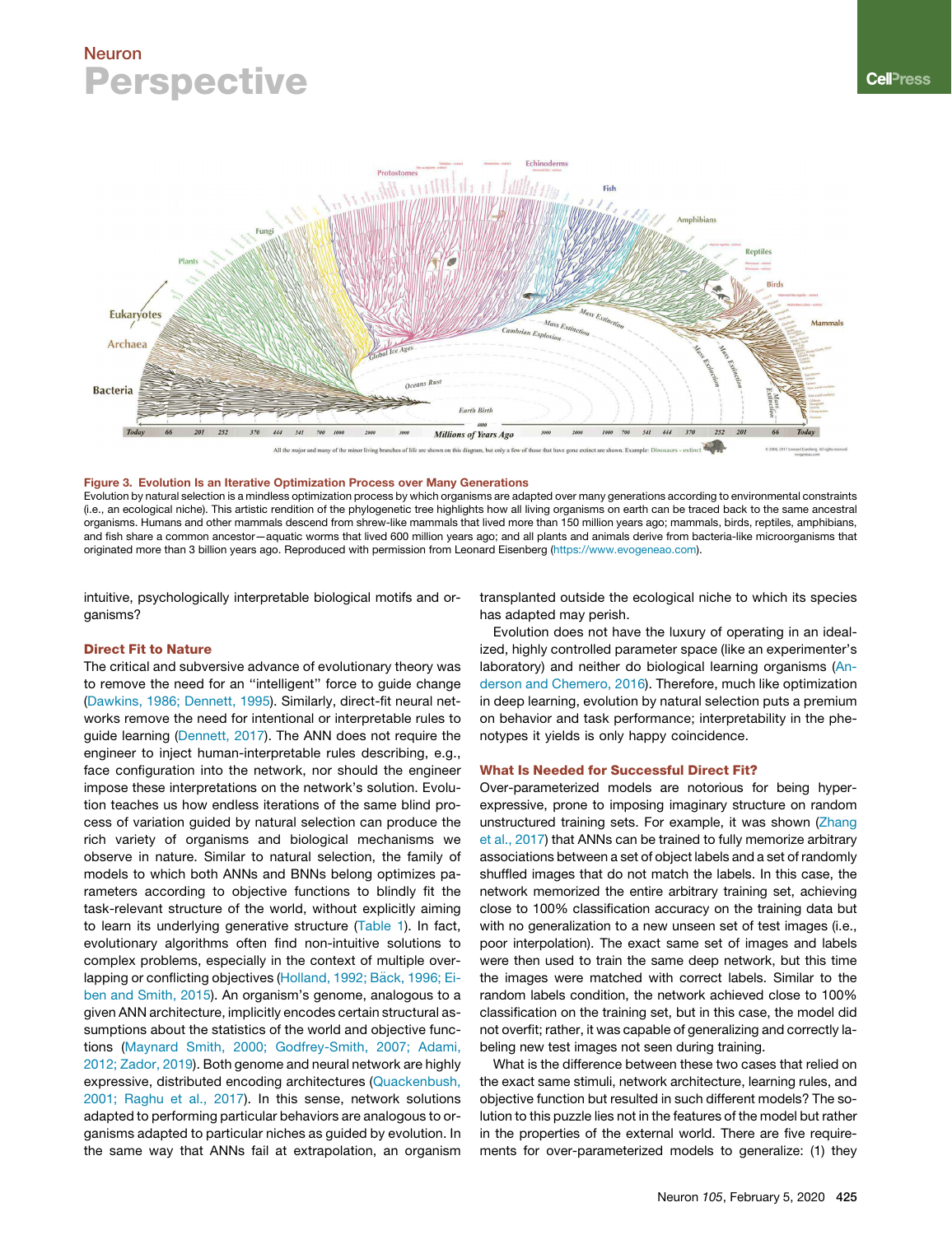

#### Figure 4. The Interpolation Zone Is Bound by the Training Set

The density and diversity of training examples determine the interpolation zone and allow ANNs to approximate the regions of the face-space manifold to which they are exposed.

(A) The scope of exposure may range from controlled experimental stimuli (e.g., Guntupalli et al., 2017) to typical human exposure (Jenkins et al., 2018) to a biased sample of only western faces (O'Toole et al., 2018) to the vast training sample supplied to FaceNet (Schroff et al., 2015). All of these are subsets of the entire face space. Note that the numbers of identities and observations indicated are crude approximations for illustrative purposes.

(B) All facial variation in the world can be represented geometrically as locations on a manifold in an abstract, high-dimensional "face space" constrained by the physical properties of human physiognomy.

(C) A simple schematic depiction of an ANN, which maps input images (e.g., pixel values for face images) through many hidden layers into a lower-dimensional embedding space. The network's objective function quantifies the mismatch between the model's output

and the desired output (e.g., predicting the correct identity). Error signals are then propagated back through the network to adjust connection weights, incrementally optimizing the network to better perform the task specified by the objective function within the boundaries of the training data (interpolation zone). Note that modern ANNs have drastically more complex architectures than depicted in the schematic (e.g., convolutional layers).

(D) Training an ANN, such as FaceNet (Schroff et al., 2015), on a vast number of diverse face images yields an interpolation zone encompassing nearly all facial variation in the world (yellow, superhuman performance). However, training the exact same model on only western faces will yield a constrained interpolation zone (green), and the model will generalize poorly to faces outside this interpolation zone (the ''other-race effect''). When trained on a sparser sample representative of typical human exposure, the network will yield human-like performance (purple). Finally, if trained on impoverished data, the model will nonetheless interpolate well within the scope of this limited training set but will fail to generalize beyond. The interpolation zone is a result of the density and diversity of the training sample.

must be fit to a structured world; (2) the world must be sampled densely and widely; (3) the model must support a high-dimensional encoding space; (4) the model must have the correct objective function(s); and (5) the model must implement effective regularization during optimization to avoid explosive overfit.

## The Structure of the World

The world is hardly random. It is structured according to laws of physics, biology, sociology, and the mind reflects this structure. However, unlike ideal-fit models, the nervous system does not explicitly define some handful of relevant signal dimensions. An over-parameterized direct-fit model with sufficient sampling is flexible enough to integrate multidimensional signals for interpolation. For an illustrative example, consider the faces of people around you. We carry our faces with us everywhere we go, and although we slowly age, we retain enough features over time for people to recognize us at around 97% accuracy across different situations and across time (O'Toole et al., 2018). When the signals are unstable, however, direct-fit models are likely to fail. For example, in a world in which we sporadically swap facial features or in which we share identical facial features with all other people, the task of face recognition would be much more difficult. Drastic, qualitative deviations from the structure of our familiar world would likely result in a catastrophic failure in interpolation-based generalization, but we hope to rarely, if ever, encounter situations that would require such extrapolation (the impending climate collapse notwithstanding).

## Dense Sampling of the World

In real life, sensory signals are usually noisy and dynamic. For example, although our facial features are relatively stable, we

may look very different under different lighting conditions, from different angles, with different make-up and hairstyles, or when occluded by different objects. For direct fit to work, we need to densely sample a broad parameter space (Figure 4) to ensure robust interpolation. For example, if we were to fit a model to only forward-facing face images, generalization to profiles would be poor because profile images fall outside the interpolation zone along the dimension(s) of viewpoint (Srivastava and Grill-Spector, 2018). If, however, we were to sufficiently sample images across different viewpoints, lighting conditions, and different states of occlusion, we would be able to interpolate across all these dimensions. Similarly, if we were to train a model only on images of one face, it wouldn't be able to recognize anyone else in the world. If we were to train the model on millions of western faces, it would likely recognize western faces but extrapolate poorly to East Asian faces (Malpass and Kravitz, 1969; O'Toole et al., 2018). From this perspective, the brain is not necessarily an expert in face recognition per se, but rather it is expert in recognizing the faces it generally encounters (Ramon and Gobbini, 2018; Young and Burton, 2018). That is, our face recognition behavior does not necessarily imply that our brain learns an ideal, low-dimensional model of faces that it can use to extrapolate to new, unfamiliar faces. Rather, we densely sample face space over a range of parameter values broad enough to roughly circumscribe most of the faces we encounter, thus enabling interpolation (see Box 2 for details).

### High-Dimensional Encoding Space

For direct fit to work, we need to adjust millions of parameters to accommodate the complex, multidimensional structure of the world. In ANNs, these parameters correspond to the synaptic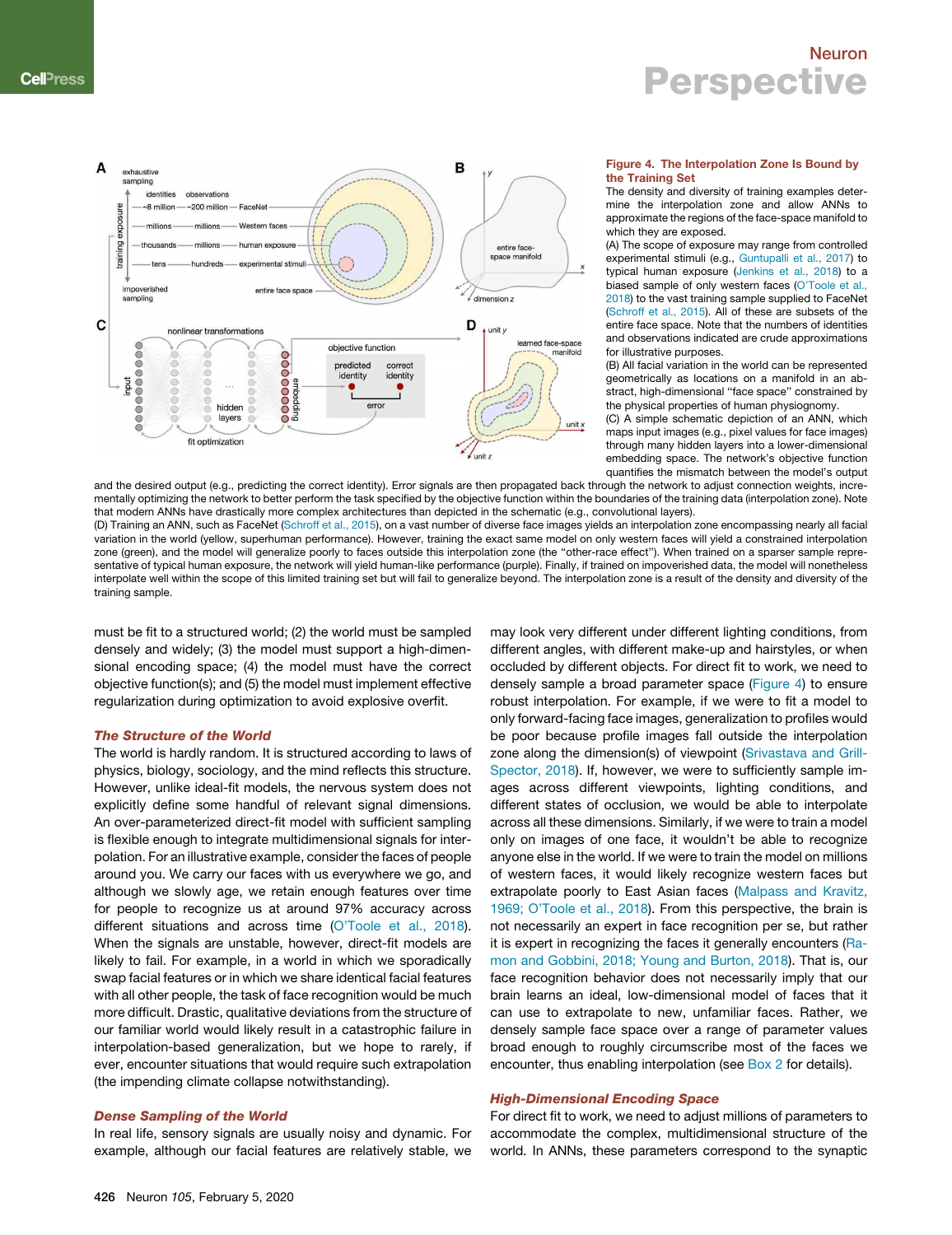## Table 1. The Parallels between Direct-Fit Learning and Evolution by Natural Selection

| Evolution                                                                                                                                                                                                                                                                                           | Learning                                                                                                                                                                                                                                                                                                                                   |
|-----------------------------------------------------------------------------------------------------------------------------------------------------------------------------------------------------------------------------------------------------------------------------------------------------|--------------------------------------------------------------------------------------------------------------------------------------------------------------------------------------------------------------------------------------------------------------------------------------------------------------------------------------------|
| Over-Production with Variation. Over-production is a driving force<br>in natural selection, increasing variation and facilitating adaptation.<br>Over-production with variation is the engine that drives organisms<br>to sample the space of feasible solutions for fitting to the<br>environment. | Over-Sampling with Variation. Dense sampling of the environment<br>is necessary for direct-fit learning that interpolates to new<br>observations. The denser and broader the sampling of the world,<br>the easier the interpolation and the better the fit (a broad interpolation<br>zone effectively mimics extrapolation).               |
| Inheritence. Genes provide a stable substrate for accumulating<br>adaptations to the structure of the world over generations.<br>Mutations provide the necessary procedure of fine-tuning<br>(optimizing) the genes for improving the fit to an ever-changing<br>world across generations.          | Plasticity. Neural circuits provide a stable substrate for accumulating<br>knowledge over the lifespan of an organism. Neural plasticity allows<br>the fine-tuning (optimization) of synaptic weights to learn adaptive<br>behaviors within the lifespan of an organism.                                                                   |
| Combinatorial Genetic Code. The genetic coding scheme shared<br>by all organisms is sufficiently high dimensional to express<br>diverse organisms adapted to diverse ecological niches.                                                                                                             | Combinatorial Neural Code. High-dimensional neural networks<br>support a broad solution space and can accommodate the<br>complex, multidimensional structure of the world. The encoding<br>capacity of such models underpins their expressivity.                                                                                           |
| Natural Selection. External forces and ecological constraints<br>guide evolution by punishing for maladaptive variations.                                                                                                                                                                           | Objective Functions. Self-supervised and externally supervised<br>objective functions guide learning by differentially adjusting<br>synaptic weights to reinforce adaptive behaviors.                                                                                                                                                      |
| Iteration over Generations. Evolution is an iterative optimization<br>process across generations. The power of this process for evolving<br>a diverse and rich set of species lies in replication with variation<br>over trillions of generations across several billion years.                     | Iteration over Samples. Direct-fit learning is an iterative optimization<br>process over many percepts and actions within the lifespan of<br>each individual. The power of this process lies in the gradual<br>adjustment of synaptic weights for improving the fit of the organism<br>to behave adaptively within their ecological niche. |

weights between numerous simple computing elements. In practice, this high-dimensional multivariate encoding space typically captures the structure of the world in distributed embeddings. Any feature of the world is represented across many computing elements and each computing element participates in encoding many features of the world. This distributed encoding scheme has several useful properties, including high capacity and expressivity, robustness to noise (e.g., graceful degradation), and, critically, approximate continuity in vector space that natively supports interpolation-based generalization (Hinton et al., 1986). On the other hand, this encoding scheme makes it difficult to interpret the functional tuning of any single unit or neuron (e.g., Ponce et al., 2019). Modern ANNs have exposed the power and versatility of this encoding scheme: a variety of seemingly distinct ''tasks'' can be performed by interpolating over a single high-dimensional embedding space (e.g., Eliasmith et al., 2012; O'Toole et al., 2018; Radford et al., 2019; Raffel et al., 2019).

### Ecological Objective Functions

Over-parameterized models are often hyper-expressive and can fit essentially any dimension of the data or world. However, most dimensions are likely to contain little, if any, functional advantage for the organism. Objective functions drive optimization of the model weights to fit to the desired dimensions (Marblestone et al., 2016). There are two types of objective functions, internally guided (which are sometimes referred to as unsupervised, but we prefer the term ''self-supervised'') and externally guided (referred to as supervised, but we prefer the term ''externally supervised''). Only a small set of objective functions will yield models supporting adaptive behavior, and such objectives may propagate across brains and across generations (spreading even faster among social organisms). On the other hand, uninformative objective functions may be useless or costly and less

rewarding overall. For example, a training set of 10,000 face images can be divided to  $2^{10,000}$  groups, but only a subset of these subdivisions is functionally meaningful. Examples of useful subdivisions may include gender, identity, or age. Examples of less useful subdivisions may include hairstyle, eye color, shape of the nose, length of eyelashes, or the number and location of beauty marks, blisters, freckles, and so forth. Most ANNs could be trained to prioritize any of these features and perform remarkably well were we to assign the network such an objective function (Marblestone et al., 2016). By allowing the system to converge on functional solutions while remaining largely blind to the global, underlying structure of the world, adaptive objective functions in learning are closely related to selection pressures in biology, as discussed below.

### Effective Regularizations Procedures

Regularization effectively imposes a prior on optimization processes to prevent explosive overfitting. Again, we can draw on the analogy to evolution, in which the predominantly incremental nature of genetic variation, robustness to genetic mutations, and constraints of physiology (imposed both morphologically and because of limited resources) regularize the fitting process. In fact, the genome may impose exceptionally strong priors on learning (Zador, 2019).

## Direct-Fit Models Contradict Three Basic Assumptions in Cognitive Psychology

From its inception, cognitive science has argued against overparameterized direct-fit models, asserting that cognition materializes under three fundamental constraints. First, the brain's computational resources are limited, and the underlying neural code must be optimized for particular functions (e.g., Chomsky, 1980; Fodor, 1983). Second, the brain's inputs are ambiguous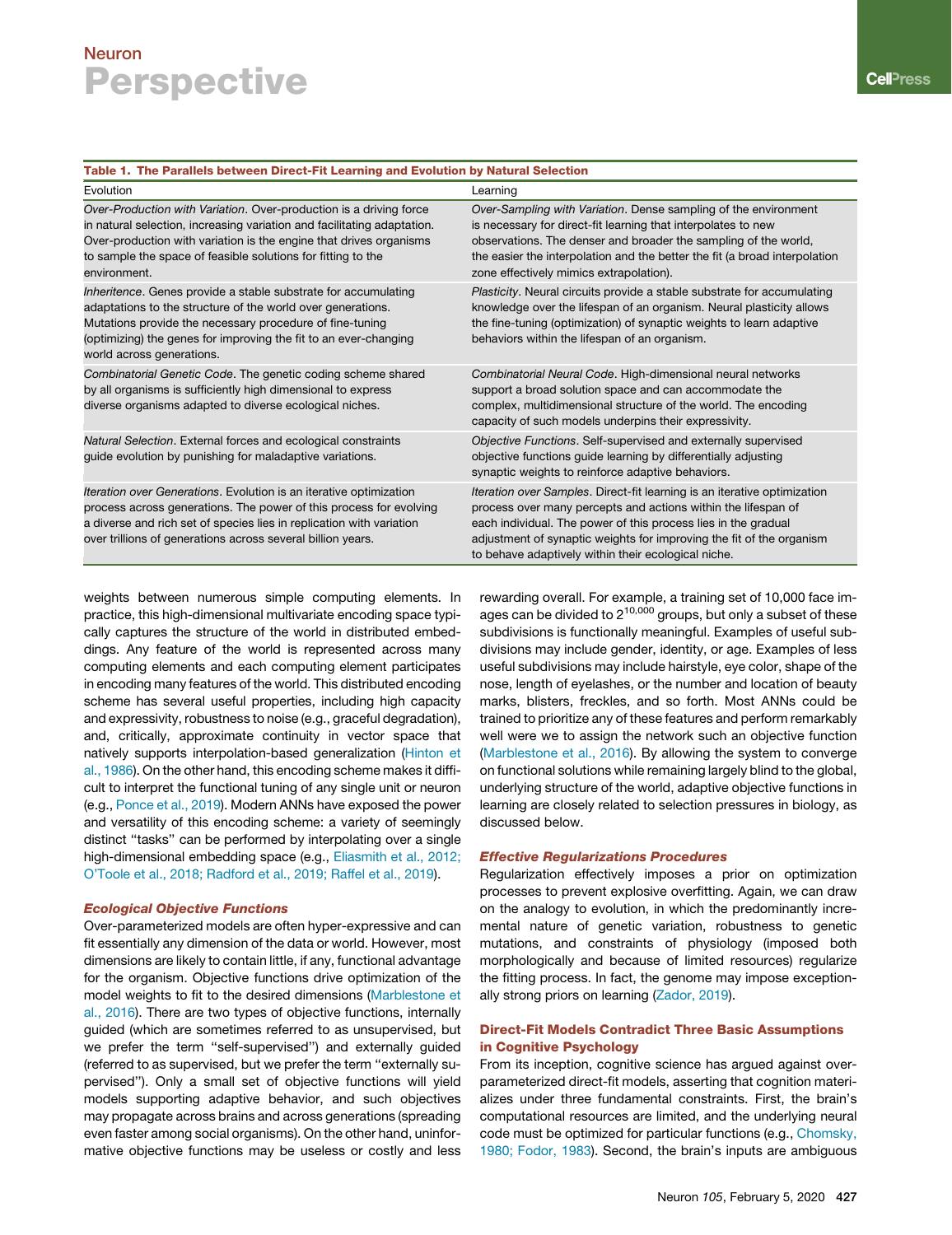and too impoverished for learning without built-in knowledge (e.g., Chomsky, 1980). Lastly, shallow, externally supervised and self-supervised methods are not sufficient for learning (e.g., Pinker, 1994). Briefly, in the example of grammar learning, both the linguistic input and feedback are claimed to be insufficient; therefore, language learning must rely on hardwired (i.e., not learned) computational modules to support our generative capacity to extrapolate (Chomsky, 1965; cf. Pullum and Scholz, 2002; Ramscar and Yarlett, 2007; Christiansen and Chater, 2008). Considering the brain as a BNN using direct-fit optimization challenges these three assumptions and proposes new routes for learning.

### Computational Resources Are Not Scarce

Each cubic millimeter of cortex contains hundreds of thousands of neurons with millions of adjustable synaptic weights, and BNNs utilize complex circuit motifs hierarchically organized across many poorly understood cortical areas (Felleman and Van Essen, 1991). Thus, relative to BNNs, ANNs are simplistic and minuscule. Relative to the ideal-fit models, however, the sheer size of ANNs, with millions of parameters, and biological networks, with billions of parameters, seems overwhelming. Although the brain is certainly subject to wiring and metabolic constraints, we should not commit to an argument for scarcity of computational resources as long as we poorly understand the computational machinery in question (Levy et al., 2004).

Although the capacity to learn simple tasks from big data may be practically unbounded given the expressivity of ANNs, other architectural constraints may impose structural constraints on the capacity of the system to learn and act in the world (either chew or talk with your mouth). Such constraints may include the need to integrate information across modalities and timescales while selecting and executing a small set of coherent behaviors at each moment (Musslick et al., 2017).

#### The Input Is Not Impoverished

Direct-fit relies on dense and broad sampling of the parameter space for gaining reliable interpolations. One of our main insights is that dense sampling changes the nature of the problem and exposes the power of direct-fit interpolation-based learning (Figures 1 and 2). Quantifying the input entering the brain is a complicated and laborious task (Sivak, 1996). Recent measurements suggest that the incoming input may be vast and rich  $(Zyzik,$ 2009). For example, we may be exposed to thousands of visual exemplars of many daily categories a year, and each category may be sampled at thousands of views in each encounter, resulting in a rich training set for the visual system. Similarly, with regard to language, studies estimate that a child is exposed to several million words per year (Roy et al., 2015). The unexpected power of ANNs to discover unintuitive structure in the world suggests that our attempts to intuitively quantify the statistical structure in the world may fall short. How confident are we that multimodal inputs are in fact not so rich?

### Shallow Self-Supervision and External-Supervision Are Sufficient for Learning

Supervision may be guided by external forces, such as other social agents. Even in examples of strict external supervision in machine learning, the ''correct'' labels are typically provided by human annotators (i.e., BNNs). In the absence of external supervision, the brain (and ANNs) can rely on self-supervised objective functions, such as prediction across space (e.g., across image patches; Doersch et al., 2015; Pathak et al., 2016), time (e.g., across video frames; Lotter et al., 2016; Wang and Gupta, 2015), or relative to self-motion or action (Agrawal et al., 2015; Pathak et al., 2017). In fact, in the context of prediction, the body (including adjacent computing elements in the brain) and the world itself provide abundant feedback (see Box 3). This resonates with the notion of "predictive coding" in neuroscience, which has gained momentum over the past two decades (Rao and Ballard, 1999) and is a central pillar of recent, optimization-oriented theories of brain function (Friston, 2010; Clark, 2013; Heeger, 2017).

## Direct-Fit Models and the School of Ecological Psychology

James Gibson led the school of ecological psychology, providing an alternative account to visual perception, called direct perception, which was rejected and ultimately forgotten by many cognitive scientists. According to Gibson (1979), the brain does not aim to reconstruct the world from noisy retinal images but rather directly detects the relevant information needed for action from a rich array of input. The school of ecological psychology did tremendous work in showing how rich the visual input is and how actions guide the selection of relevant information from the environment. However, the ecological psychology school's critique of the traditional, strongly representational, computational approach evoked resentment and skepticism in the field, which took the position that without workable computational models, the argument in favor of direct perception seemed vague and unscientific (Ullman, 1980; cf. Pezzulo and Cisek, 2016). Interestingly, in a strange twist of history, advances in ANNs and the idea of direct fit provide the missing computational framework needed for the ecological school of thought. Direct fit, as an algorithmic procedure to minimize an objective function, allows neural networks to learn the transformation between external input to meaningful actions, without the need to explicitly represent underlying rules and principles in a humaninterpretable way.

A major task taken up by the school of ecological psychology was to characterize each animal's objective functions, conceptualized as affordances, based on the information the animal needs to behave adaptively and survive in the world (Gibson, 1979; Michaels and Carello, 1981). For cats, a chair may afford an intermediate surface for jumping onto the kitchen counter, whereas for humans, it may afford a surface on which to sit while eating. Like in evolution, there is no one correct way to fit the world, and different direct-fit networks, guided by different objective functions, can be used in the same ecological niche to improve fit to different aspects of the environment. Furthermore, as argued by the school of ecological psychology, information is defined as the affordances that emerge in interactions between the organism and its ecological niche. As opposed to strongly representational approaches common in computational neuroscience, the direct-fit approach learns arbitrary functions for facilitating behavior and is capable of mapping sensory input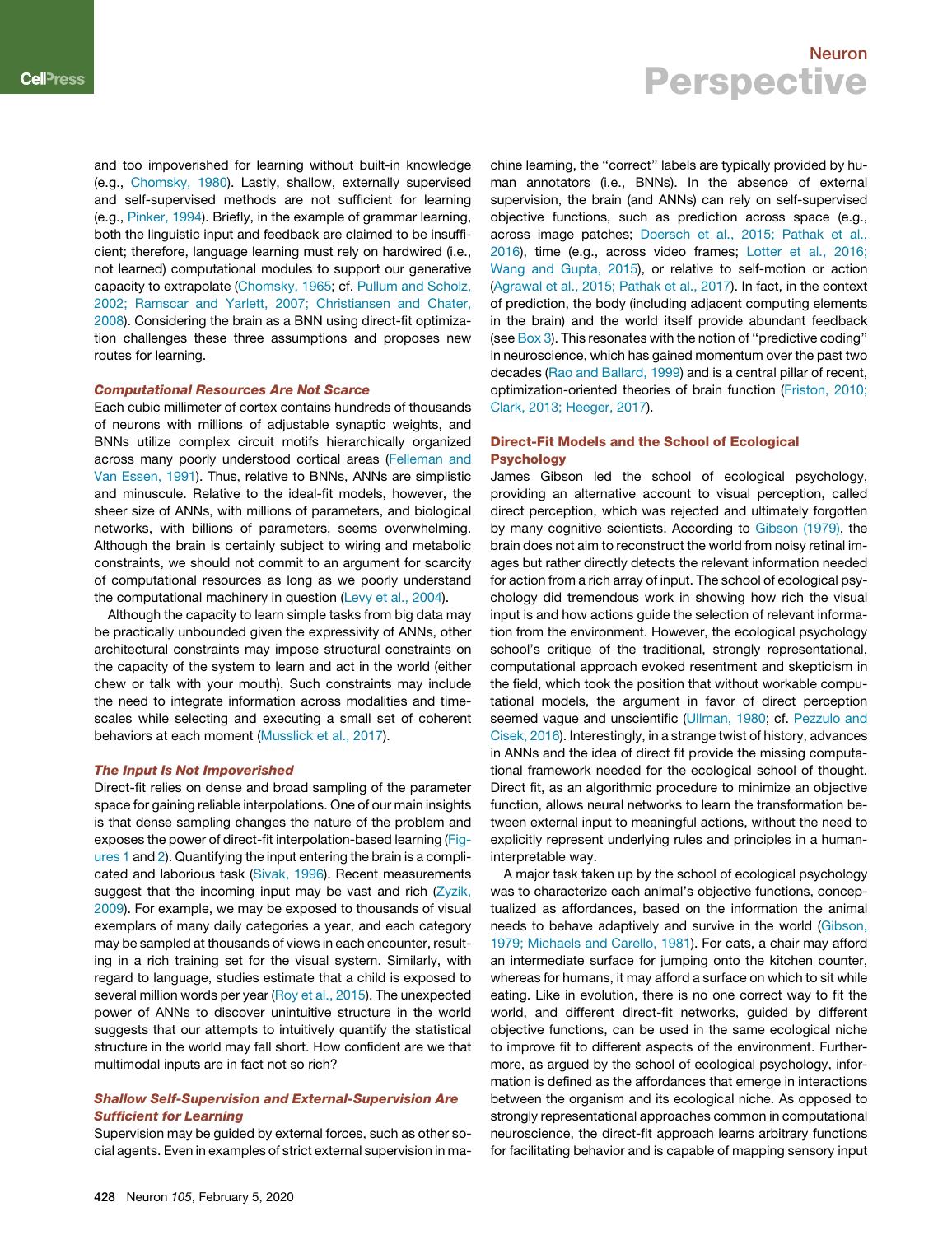to motor actions without ever explicitly reconstructing the world or learning explicit rules about the latent structure of the outside world. Marr (1982), for example, speaks favorably of Gibson's theory of vision but, unsatisfied with the theory's vague treatment of information processing, instead suggests that the goal of vision is to recover a geometrical representation of the world. In contrast to the representational stance, the direct-fit framework is aligned with Gibson's treatment of the goal of vision: to recover information in the world that affords the organism its adaptive behaviors.

Gibson believed that animals are entangled with their environment in a closed perception-action feedback loop: they perceive to act and act to perceive. Furthermore, actions and affordances are shaped and constrained by the structure of the environment and the organism's physiology. Similarly, from the direct-fit perspective, neural networks implicitly learn the structure of the environment as a means to an end, but this learning is ultimately driven by internal objectives aligning perception to action with an eye toward adaptive fitness (see Box 3).

#### Nature versus Nurture

The links between evolution and neural networks provide a fresh perspective on the nature-versus-nurture debate. So far, we have discussed how biological (and artificial) neural networks learn the structure of the world directly from examples using direct-fit optimization procedures. The ability to learn particular functions, however, is highly constrained by (1) the structure of the body, peripheral nervous system, and the properties of the sensory receptors; (2) the architecture of neural circuits; and (3) the balance between pre-wired networks and open-ended plasticity. Therefore, no BNN can be considered a tabula rasa, as all three factors differ across species and are mindlessly tuned by evolution (Zador, 2019).

### Bodily Structure

Each organism has a particular morphology (e.g., skeletal system, motor system, and sensory system) that constrains its affordances and the way in which it adapts to its ecological niche. Because evolution proceeds incrementally, the current morphology of an organism constrains the adaptations that may occur in subsequent generations (a form of regularization). Furthermore, the properties of the sensory organs constrain the type of information an organism can capitalize on. For example, bats have unique skeletal and echolocation systems, which enable their neural networks to learn how to navigate and hunt aerially in the dark. The design of the network's peripheral structures is optimized through evolution and, though only minimally modifiable, is the backbone that shapes learning.

## Neural Circuit Architecture

In contrast to Marr's distinction between hardware and software (Marr, 1982), circuit architecture in BNNs and ANNs is tightly coupled to computation. There are many different architectures, each optimized for learning specific ad hoc tasks. For example, adding convolutional filters allows the networks to learn patterns across space (Krizhevsky et al., 2012); adding recurrent connections allows the networks to detect patterns across time (Graves et al., 2013); adding short- and long-term controllers allows the

network to adjust the timescale over which it accumulates information (El Hihi and Bengio, 1996; Hermans and Schrauwen, 2013); adding attentional mechanisms allows the network to enhance relevant information (Luong et al., 2015; Xu et al., 2015); and adding context-based memory storage, such as differentiable neural computers, allows the network to both store episodic contexts and generalize across examples (Graves et al., 2016). Introducing novel architectural motifs is likely to improve the performance of ANNs. In BNNs, the architecture of the neural circuitry is optimized by evolution and ranges from largely diffuse nerve nets in jellyfish to series of ganglia in insects to the complex subcortical and cortical structures of mammals (Satterlie, 2011; Striedter, 2005). The detailed comparative mapping of biological neural circuit architectures, learning rules, and objective functions is an active field of research, and we have much to learn from evolution's solutions across neural systems and across organisms (Nieuwenhuys et al., 1998; Liebeskind et al., 2016).

#### Evolutionary Hardwiring

Evolution can pre-train and optimize the synaptic weights of the networks. The retina, for example, is a specialized neural circuit optimized by evolution to convert light into neural signals and performs fairly sophisticated preprocessing on the incoming images (Carandini and Heeger, 2011). The architecture of retinal circuits is fixed (Briggman et al., 2011), and since they do not receive top-down modulation signals from the cortex, the degree of neural plasticity is relatively low compared to the cortex. Similarly, many of the neuronal circuits in insect and mammalian brains are pre-wired and ready to operate from birth (Gaier and Ha, 2019). Unlike other species, much of human learning takes place after birth, although some pre-trained optimization no doubt facilitates learning (Zador, 2019). Interestingly, related optimization processes, like overproduction and selection, may also guide plasticity in development (Changeux and Danchin, 1976; Edelman, 1993).

The parallels between evolution and learning redefine the debate on nature versus nurture. A prominent view in developmental psychology (e.g., Spelke et al., 1992; Spelke and Kinzler, 2007; Marcus, 2018b) argues that learning relies on innate knowledge about the structure of the world (e.g., knowledge about grammar, object permanence, numerosity, etc.). In contrast, the direct-fit perspective argues that there is little need for domain-specific templates or innate, explicit knowledge of these underlying rules for the brain to function in the world (e.g., Arcaro et al., 2017). It would be inefficient to hardwire these faculties if they can be extracted from the world during development. Our affordances are constrained by our bodies and brains, and there is an intimate relationship between how our bodies and neural networks are wired and what we can learn. Framing both evolution and learning in terms of highly related optimization processes operating over different timescales mitigates the polemical character of this debate.

## At Which Level Does Psychology Emerge?

We generally assume that human cognitive capacity extends beyond the ''mindless'' competence embedded in direct-fit models. Although direct-fit models can interpolate, their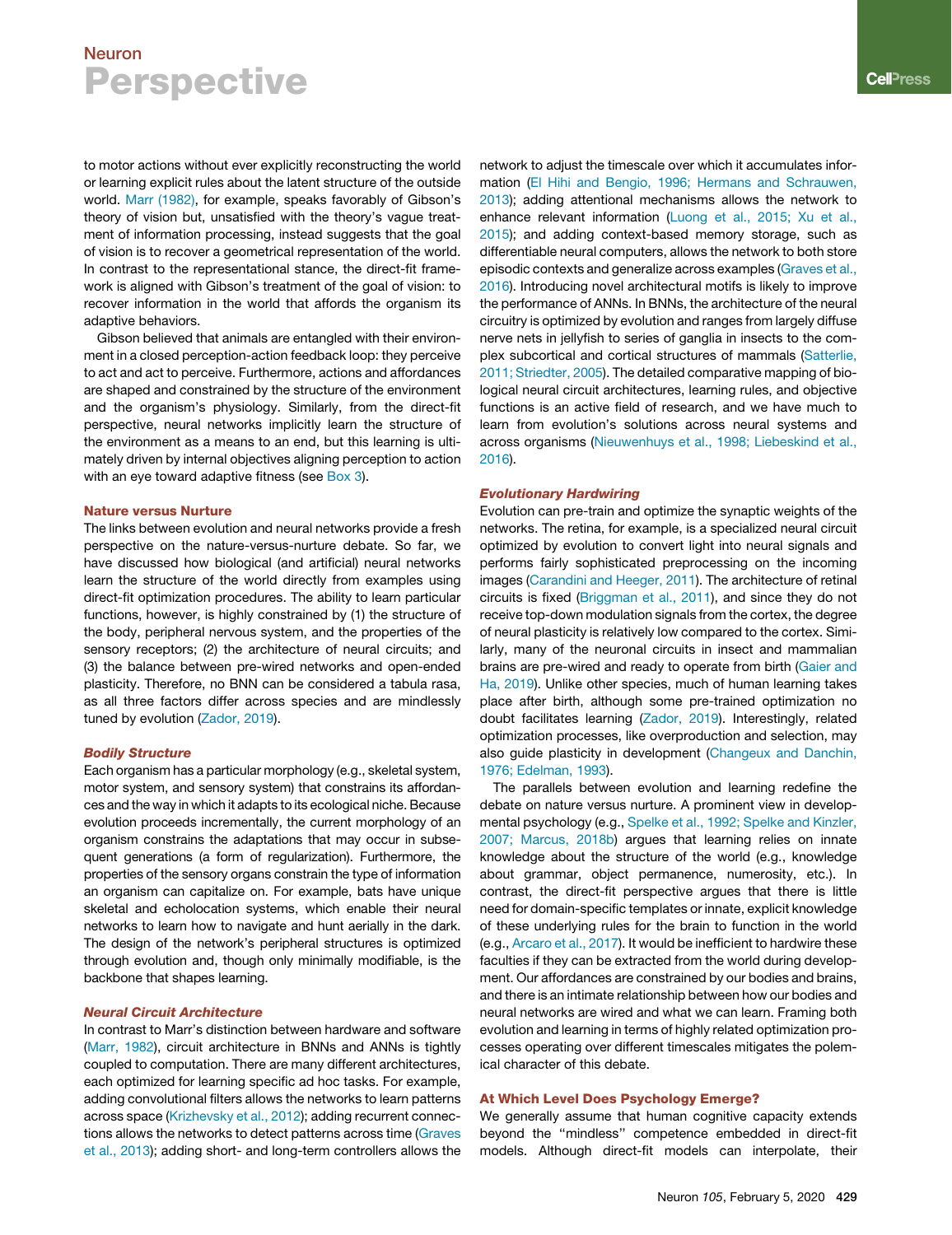competence seems ''fake'' and they lack any explicit understanding of the underlying rules and processes that shape the world. In contrast, human cognition, at its best, provides us with tools to understand the world's underlying structure and seek global rules: the type of understanding needed to extrapolate to qualitatively novel situations. Our minds can recombine words into new sentences, aggregate memories, and invent fictional stories. Although current language models (e.g., transformers) arguably generate grammatically structured and context-sensitive paragraphs using direct-fit methods, they still seem to lack the capacity to thoughtfully generate semantically meaningful text. Furthermore, our minds develop mathematical and logical systems and mechanical tools to harness knowledge and expand our capacity to understand and act in the world, capacities that seem out of reach for the direct-fit over-parameterized models.

We think that cognitive and computational neuroscience has erred in imposing extrapolation criteria and ideal-fit models wholesale on the brain. This way of thinking leverages some of the most marvelous capacities of the human mind (sometimes referred to as "System 2"; Evans, 1984) to explain how the brain effortlessly performs many of its cognitive tasks (referred to as ''System 1''). Although the human mind inspires us to touch the stars, it is grounded in the mindless billions of direct-fit parameters of System 1. Therefore, direct-fit interpolation is not the end goal but rather the starting point for understanding the architecture of higher-order cognition. There is no other substrate from which System 2 could arise. Many of the processes in System 1 are shared with other animals (as in perceptual systems), and some are unique to humans (as in grammar learning), but all are executed in an automatic, fast, and often unconscious way. The brute-force direct-fit interpolation that guides learning in these systems, similar to evolution, can go further than we previously thought in explaining many cognitive functions in humans (e.g., learning syntax in natural text without imposing rule-based reasoning; see Box 2).

We still do not know the extent to which the human cognitive capacities attributed to System 2 go beyond the quick and automatic procedures of System 1. Every day, new ANN architectures are developed using direct-fit procedures to learn and perform more complex cognitive functions, such as driving, translating languages, learning calculus, or making a restaurant reservation—functions that were historically assumed to be under the jurisdiction of System 2. At the same time, these artificial networks, as opposed to humans, fail miserably in situations that require generalization and extrapolation across contexts (Lake et al., 2017). Instead of imposing efficiency, simplicity, and interpretability wholesale across neural systems, psychologists should ask how our uniquely human cognitive capacities can extract explicit and compact knowledge about the outside world from the billions of direct-fit model weights. Although the ability to recognize faces, speak, read, and drive may be grounded in a mindless fit to nature, our ability to abstract and verbalize information from these embeddings allows us to develop social structures, discover laws of nature, and reshape the world.

How high-level cognitive functions emerge from brute-force, over-parameterized BNNs is likely to be a central question for future cognitive studies. Such an understanding may be necessary for developing the next generation of sentient ANNs, capable of not only sensing and acting but also understanding and communicating the structure of the world on our terms.

#### Conclusion

Historically, we have evaluated our scientific models according to low-dimensional, psychologically interpretable criteria and have thus underestimated the power of mindless, overparameterized optimization to solve complex problems in real-life contexts. We have selectively searched for explicit, low-dimensional knowledge embedded in the neural code. The expressivity of ANNs as universal approximators should be troubling to experimental neuroscientists. We typically use controlled, low-dimensional stimuli and tasks to probe brain-behavior relationships, seeking elegant, human-interpretable design principles. The analogy with evolution (and the historical argument for intelligent design) is incisive here: although intuitive design principles may emerge from neural data under experimental manipulation, these factors are incidental properties of a flexible, direct-fit learning system for modeling the natural world, and the ''design'' is that imposed by the experimenter.

If we evaluated ecosystems produced by evolution in terms of ideal design principles or the number of mutations, we would find them inefficient and inscrutable. If we evaluate BNNs (and ANNs) by the number of their fitted parameters or training samples, we will similarly view them as inelegant and uninterpretable. But interpretability is not strictly synonymous with elegance or simplicity. Evolutionary theory has taught us the power of mindless, iterative processes guided by natural selection to construct organisms that can navigate the world. And in fact, until fairly recently, evolution was the only such mindless process known to create self-organizing, well-adapted models of the world (Langton, 1995; Bedau, 2003). Humans have begun to create models and simulate organisms in some cases that although still quite limited, can perform particular behaviors surprisingly well. It should come as no surprise that the processes required to create such models parallel evolutionary processes. The importance of evolutionary theory was in reorienting us to a previously unappreciated kind of explanation and understanding in biology.

ANNs are beginning to reveal the power of mindless, overparameterized optimization guided by objective functions over a densely sampled real-world parameter space. Despite their relative simplicity, this achievement demands that we reorient our criteria for understanding BNNs and may require us to reevaluate the foundational assumptions of our experimental method. Using contrived experimental manipulations in hopes of recovering simple, human-interpretable rules or representations from direct-fit neural networks—both biological and artificial—may never yield the kind of understanding we seek. The direct-fit perspective emphasizes the tight link between the structure of the world and the structure of the brain. We see a certain optimism in this view, as it provides a fresh window onto the neural code. Evolutionary theory provides a relatively simple framework for understanding an incredible diversity of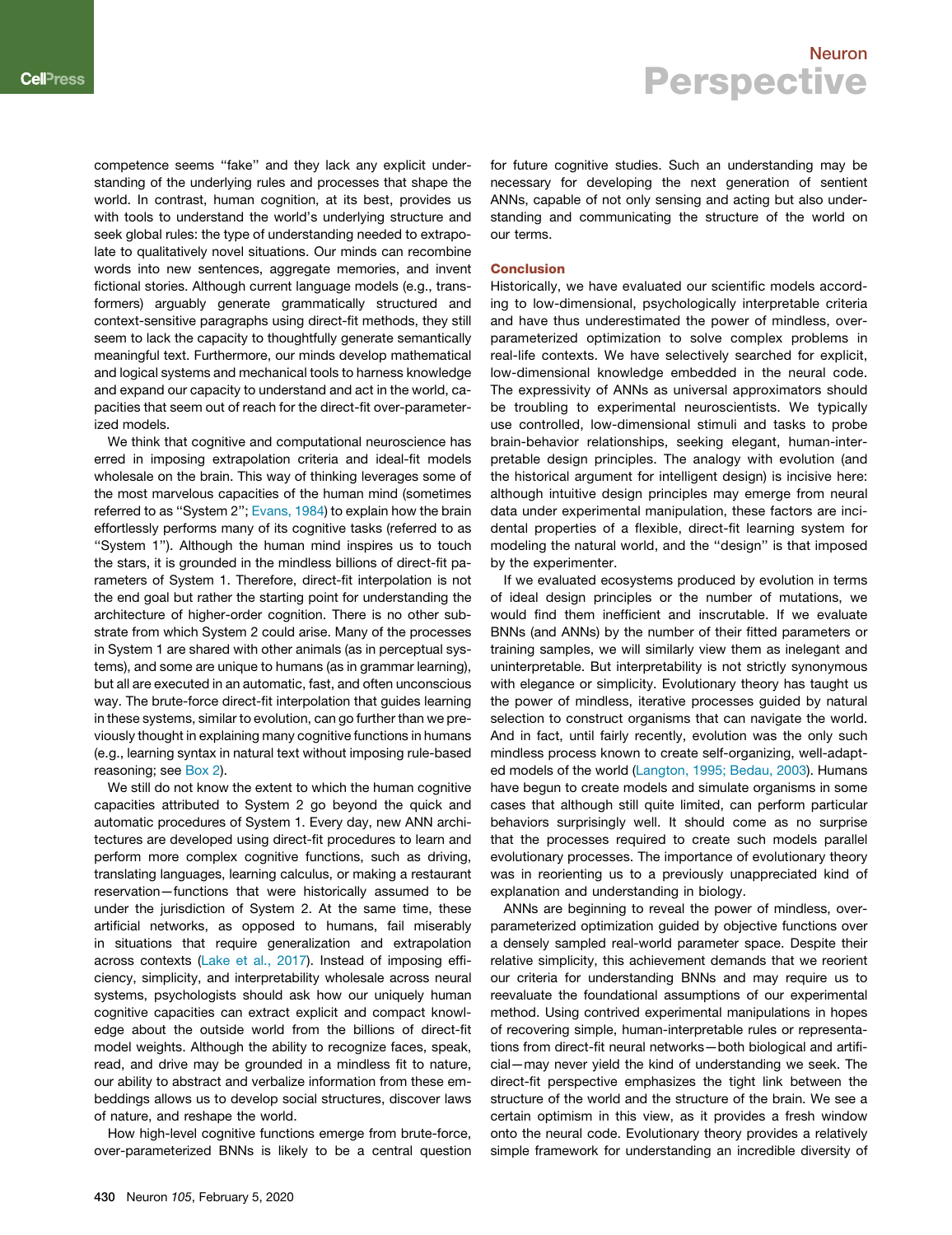phenomena; to claim that evolutionary theory is not parsimonious would be misleading. Similarly, the neural machinery that guides behavior may abide by simpler principles than our vast taxonomy of piecemeal neural representations and cognitive processes would suggest. We hope that the implications of this perspective will shine a light on the inadequacies of the reductionist approach and push the field toward more ecological, holistic approaches for studying the links between organism and environment.

#### ACKNOWLEDGMENTS

We thank Hezy Yeshurun for insightful discussion early on, as well as Galia Avidan, Eran Malach, Bruno Galantucci, Asif A. Ghazanfar, Rita Goldstein, Liat Hasenfratz, Hanna Hillman, Meir Meshulam, Christopher J. Honey, Rafael Malach, Qihong Lu, and Kenneth A. Norman for helpful discussion and comments on the manuscript. This work was supported by the National Institutes of Health under award numbers DP1HD091948 (U.H. and A.G.) and R01MH112566-01 (S.A.N.).

#### **REFERENCES**

Adami, C. (2012). The use of information theory in evolutionary biology. Ann. N Y Acad. Sci. *1256*, 49–65.

Agrawal, P., Carreira, J., and Malik, J. (2015). Learning to see by moving. Proceedings of the IEEE International Conference on Computer Vision (ICCV) (IEEE), pp. 37–45.

Anderson, M., and Chemero, A. (2016). The brain evolved to guide action. In The Wiley Handbook of Evolutionary Neuroscience, S.V. Shepherd, ed. (John Wiley and Sons), pp. 1–20.

Arcaro, M.J., Schade, P.F., Vincent, J.L., Ponce, C.R., and Livingstone, M.S. (2017). Seeing faces is necessary for face-domain formation. Nat. Neurosci. *20*, 1404–1412.

Ashby, W.R. (1956). An Introduction to Cybernetics (Chapman and Hall). http:// www.worldcat.org/oclc/1120581054.

Azevedo, F.A., Carvalho, L.R., Grinberg, L.T., Farfel, J.M., Ferretti, R.E., Leite, R.E., Jacob Filho, W., Lent, R., and Herculano-Houzel, S. (2009). Equal numbers of neuronal and nonneuronal cells make the human brain an isometrically scaled-up primate brain. J. Comp. Neurol. *513*, 532–541.

Bäck, T. (1996). Evolutionary Algorithms in Theory and Practice: Evolution Strategies, Evolutionary Programming, Genetic Algorithms (Oxford University Press). http://www.worldcat.org/oclc/810555520.

Baker, B., Kanitscheider, I., Markov, T., Wu, Y., Powell, G., McGrew, B., and Mordatch, I. (2019). Emergent tool use from multi-agent autocurricula. arXiv, arXiv:1909.07528 https://arxiv.org/abs/1909.07528.

Bansal, Y., Advani, M., Cox, D.D., and Saxe, A.M. (2018). Minnorm training: an algorithm for training over-parameterized deep neural networks. arXiv, ar-Xiv:1806.00730 https://arxiv.org/abs/1806.00730.

Baroni, M. (2019). Linguistic generalization and compositionality in modern artificial neural networks. Philos. Trans. R. Soc. Lond. B. Biol. Sci. *375*, https://doi.org/10.1098/rstb.2019.0307.

Bedau, M.A. (2003). Artificial life: organization, adaptation and complexity from the bottom up. Trends Cogn. Sci. *7*, 505–512.

Belinkov, Y., Durrani, N., Dalvi, F., Sajjad, H., and Glass, J. (2017). What do neural machine translation models learn about morphology? In Proceedings of the 55th Annual Meeting of the Association for Computational Linguistics, R. Barzilay and M.-Y. Kan, eds., pp. 861–872.

Botvinick, M., Ritter, S., Wang, J.X., Kurth-Nelson, Z., Blundell, C., and Hassabis, D. (2019). Reinforcement learning, fast and slow. Trends Cogn. Sci. *23*, 408–422.

Breiman, L. (2001). Statistical modeling: the two cultures (with comments and a rejoinder by the author). Stat. Sci. *16*, 199–231.

Briggman, K.L., Helmstaedter, M., and Denk, W. (2011). Wiring specificity in the direction-selectivity circuit of the retina. Nature *471*, 183–188.

Brunswik, E. (1947). Perception and the Representative Design of Psychological Experiments (University of California Press). http://www.worldcat.org/ oclc/9551141.

Carandini, M., and Heeger, D.J. (2011). Normalization as a canonical neural computation. Nat. Rev. Neurosci. *13*, 51–62.

Changeux, J.P., and Danchin, A. (1976). Selective stabilisation of developing synapses as a mechanism for the specification of neuronal networks. Nature *264*, 705–712.

Chomsky, N. (1965). Aspects of the Theory of Syntax (MIT Press). http://www. worldcat.org/oclc/309976.

Chomsky, N. (1980). Rules and Representations (Columbia University Press). http://www.worldcat.org/oclc/781150990.

Christiansen, M.H., and Chater, N. (2008). Language as shaped by the brain. Behav. Brain Sci. *31*, 489–508, NaN–558.

Cichy, R.M., and Kaiser, D. (2019). Deep neural networks as scientific models. Trends Cogn. Sci. *23*, 305–317.

Clark, A. (2013). Whatever next? Predictive brains, situated agents, and the future of cognitive science. Behav. Brain Sci. *36*, 181–204.

Conant, R.C., and Ross Ashby, W. (1970). Every good regulator of a system must be a model of that system. Int. J. Syst. Sci. *1*, 89–97.

Cybenko, G. (1989). Approximation by superpositions of a sigmoidal function. Math. Control Signals Syst. *2*, 303–314.

Darwin, C. (1859). On the Origin of Species (John Murray). http://www. worldcat.org/oclc/898912207.

Dawkins, R. (1986). The Blind Watchmaker: Why the Evidence of Evolution Reveals a Universe Without Design (Norton). http://www.worldcat.org/oclc/ 1054378922.

Dennett, D.C. (1995). Darwin's Dangerous Idea: Evolution and the Meanings of Life (Simon and Schuster). http://www.worldcat.org/oclc/299469641.

Dennett, D.C. (2017). From Bacteria to Bach and Back: The Evolution of Minds (Norton). http://www.worldcat.org/oclc/1004983292.

Devlin, J., Chang, M.W., Lee, K., and Toutanova, K. (2018). BERT: pre-training of deep bidirectional transformers for language understanding. arXiv, ar-Xiv:1810.04805 https://arxiv.org/abs/1810.04805.

Doersch, C., Gupta, A., and Efros, A.A. (2015). Unsupervised visual representation learning by context prediction. Proceedings of the IEEE International Conference on Computer Vision (ICCV) (IEEE), pp. 1422–1430.

Edelman, G.M. (1993). Neural Darwinism: selection and reentrant signaling in higher brain function. Neuron *10*, 115–125.

Eiben, A.E., and Smith, J. (2015). From evolutionary computation to the evolution of things. Nature *521*, 476–482.

El Hihi, S., and Bengio, Y. (1996). Hierarchical recurrent neural networks for long-term dependencies. Advances in Neural Information Processing Systems (MIT Press), pp. 493–499. http://papers.nips.cc/paper/1102-hierarchicalrecurrent-neural-networks-forlong-term-dependencies.

Eliasmith, C., Stewart, T.C., Choo, X., Bekolay, T., DeWolf, T., Tang, Y., and Rasmussen, D. (2012). A large-scale model of the functioning brain. Science *338*, 1202–1205.

Evans, J.S.B. (1984). Heuristic and analytic processes in reasoning. Br. J. Psychol. *75*, 451–468.

Feldman, V. (2019). Does learning require memorization? A short tale about a long tail. arXiv, arXiv:1906.05271 https://arxiv.org/abs/1906.05271.

Felleman, D.J., and Van Essen, D.C. (1991). Distributed hierarchical processing in the primate cerebral cortex. Cereb. Cortex *1*, 1–47.

Felsen, G., and Dan, Y. (2005). A natural approach to studying vision. Nat. Neurosci. *8*, 1643–1646.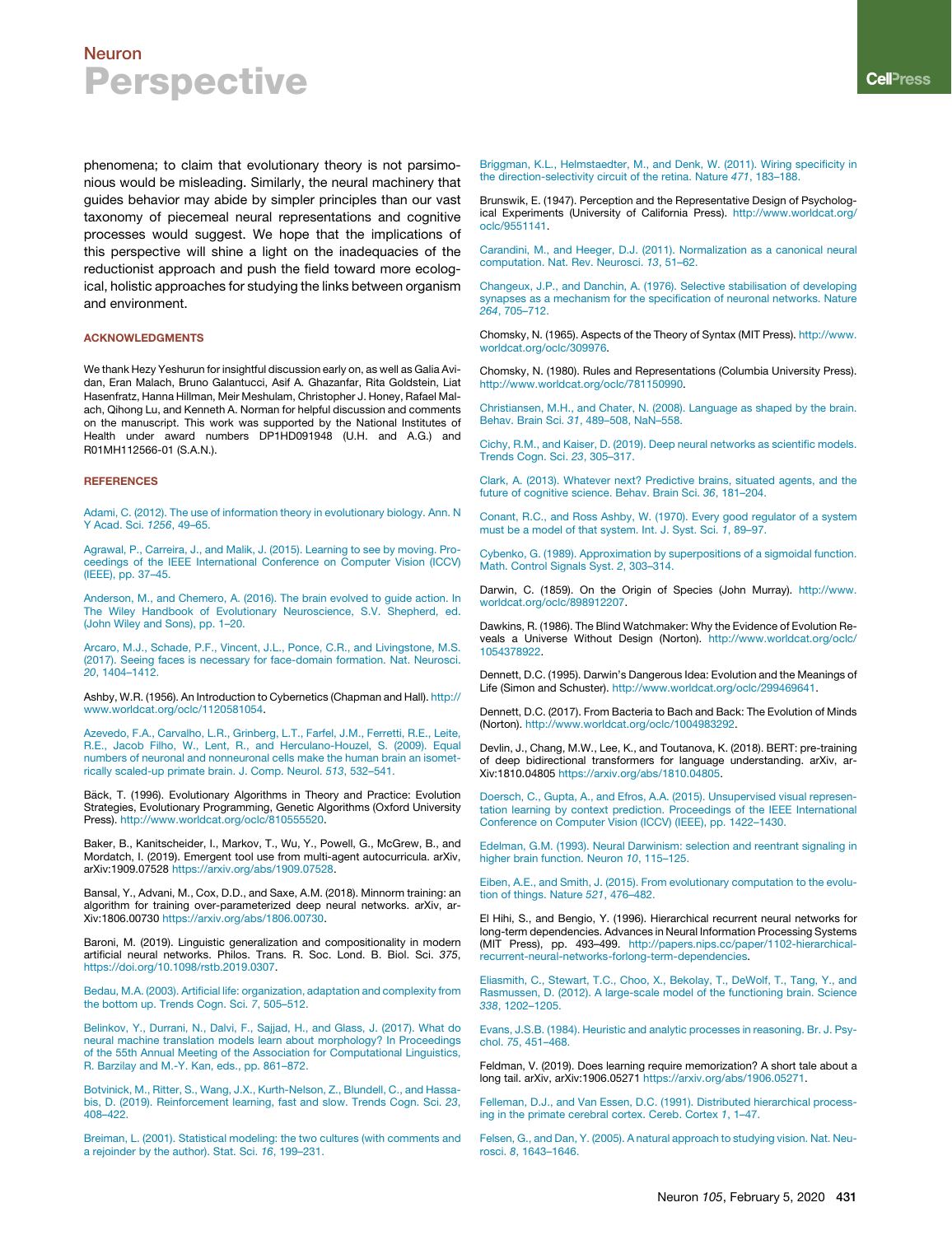Fisher, R.A. (1930). The Genetical Theory of Natural Selection (Clarendon Press). http://www.worldcat.org/oclc/493745635.

Fisher, R.A. (1935). The Design of Experiments (Oliver and Boyd). http://www. worldcat.org/oclc/905516590.

Fodor, J.A. (1983). Modularity of Mind: An Essay on Faculty Psychology (MIT Press). https://doi.org/10.7551/mitpress/4737.001.0001.

Friston, K. (2010). The free-energy principle: a unified brain theory? Nat. Rev. Neurosci. *11*, 127–138.

Funahashi, K.I. (1989). On the approximate realization of continuous mappings by neural networks. Neural Netw. *2*, 183–192.

Gaier, A., and Ha, D. (2019). Weight agnostic neural networks. arXiv, ar-Xiv:1906.04358 https://arxiv.org/abs/1906.04358.

Gao, P., Trautmann, E., Byron, M.Y., Santhanam, G., Ryu, S., Shenoy, K., and Ganguli, S. (2017). A theory of multineuronal dimensionality, dynamics and measurement. bioRxiv, 214262.

Gibson, J.J. (1979). The Ecological Approach to Visual Perception (Houghton Mifflin). http://www.worldcat.org/oclc/4929611.

Godfrey-Smith, P. (2007). Information in biology. In The Cambridge Companion to the Philosophy of Biology, D. Hull and M. Ruse, eds. (Cambridge University Press), pp. 103–119.

Gomez-Marin, A., and Ghazanfar, A.A. (2019). The life of behavior. Neuron *104*, 25–36.

Goodfellow, I., Pouget-Abadie, J., Mirza, M., Xu, B., Warde-Farley, D., Ozair, S., Courville, A., and Bengio, Y. (2014). Generative adversarial nets. Advances in Neural Information Processing Systems*2* (MIT Press), pp. 2672–2680. http:// papers.nips.cc/paper/5423-generative-adversarial-nets.

Gould, S.J. (1982). Darwinism and the expansion of evolutionary theory. Science *216*, 380–387.

Gould, S.J., and Lewontin, R.C. (1979). The spandrels of San Marco and the Panglossian paradigm: a critique of the adaptationist programme. Proc. R. Soc. Lond. B Biol. Sci. *205*, 581–598.

Graves, A., Mohamed, A.R., and Hinton, G. (2013). Speech recognition with deep recurrent neural networks. Proceedings of the 2013 IEEE International Conference on Acoustics, Speech and Signal Processing (IEEE), pp. 6645–6649.

Graves, A., Wayne, G., Reynolds, M., Harley, T., Danihelka, I., Grabska-Barwińska, A., Colmenarejo, S.G., Grefenstette, E., Ramalho, T., Agapiou, J., et al. (2016). Hybrid computing using a neural network with dynamic external memory. Nature *538*, 471–476.

Guntupalli, J.S., Wheeler, K.G., and Gobbini, M.I. (2017). Disentangling the representation of identity from head view along the human face processing pathway. Cereb. Cortex *27*, 46–53.

Hamilton, L.S., and Huth, A.G. (2018). The revolution will not be controlled: natural stimuli in speech neuroscience. Lang. Cogn. Neurosci. https://doi.org/10. 1080/23273798.2018.1499946.

Hassabis, D., Kumaran, D., Summerfield, C., and Botvinick, M. (2017). Neuroscience-inspired artificial intelligence. Neuron *95*, 245–258.

Hasson, U., Ghazanfar, A.A., Galantucci, B., Garrod, S., and Keysers, C. (2012). Brain-to-brain coupling: a mechanism for creating and sharing a social world. Trends Cogn. Sci. *16*, 114–121.

Hasson, U., and Honey, C.J. (2012). Future trends in neuroimaging: neural processes as expressed within real-life contexts. Neuroimage *62*, 1272–1278.

Heeger, D.J. (2017). Theory of cortical function. Proc. Natl. Acad. Sci. USA *114*, 1773–1782.

Hermans, M., and Schrauwen, B. (2013). Training and analysing deep recurrent neural networks. Advances in Neural Information Processing Systems (MIT Press), pp. 190–198. http://papers.nips.cc/paper/5166-training-andanalysing-deep-recurrent-neural-networks.

Hewitt, J., and Manning, C.D. (2019). A structural probe for finding syntax in word representations. Proceedings of the 2019 North American Chapter of the Association for Computational Linguistics: Human Language Technologies (Association for Computational Linguistics), pp. 4129–4138.

Hinton, G.E., McClelland, J.L., and Rumelhart, D.E. (1986). Distributed representations. In Parallel Distributed Processing: Explorations in the Microstructure of Cognition, Volume 1: Foundations, D.E. Rumelhart, J.L. McClelland, and PDP Research Group., eds. (MIT Press), pp. 77–109.

Hochreiter, S., and Schmidhuber, J. (1997). Long short-term memory. Neural Comput. *9*, 1735–1780.

Holland, J.H. (1992). Adaptation in Natural and Artificial Systems: An Introductory Analysis with Applications to Biology, Control and Artificial Intelligence (University of Michigan Press). http://www.worldcat.org/oclc/25557713.

Hornik, K., Stinchcombe, M., and White, H. (1989). Multilayer feedforward networks are universal approximators. Neural Netw. *2*, 359–366.

Hubel, D.H., and Wiesel, T.N. (1962). Receptive fields, binocular interaction and functional architecture in the cat's visual cortex. J. Physiol. *160*, 106–154.

Jaderberg, M., Czarnecki, W.M., Dunning, I., Marris, L., Lever, G., Castañeda, A.G., Beattie, C., Rabinowitz, N.C., Morcos, A.S., Ruderman, A., et al. (2019). Human-level performance in 3D multiplayer games with population-based reinforcement learning. Science *364*, 859–865.

Jenkins, R., Dowsett, A.J., and Burton, A.M. (2018). How many faces do people know? Proc. Biol. Sci. *285*, 20181319.

Jolly, E., and Chang, L.J. (2019). The Flatland fallacy: moving beyond lowdimensional thinking. Top. Cogn. Sci. *11*, 433–454.

Jonas, E., and Kording, K.P. (2017). Could a neuroscientist understand a microprocessor? PLoS Comput. Biol. *13*, e1005268.

Kandel, E.R., Schwartz, J.H., Jessell, T.M., Siegelbaum, S., and Hudspeth, A.J. (2012). Principles of Neural Science, Fifth Edition (McGraw-Hill). http:// www.worldcat.org/oclc/814321650.

Krakauer, J.W., Ghazanfar, A.A., Gomez-Marin, A., MacIver, M.A., and Poeppel, D. (2017). Neuroscience needs behavior: correcting a reductionist bias. Neuron *93*, 480–490.

Kriegeskorte, N. (2015). Deep neural networks: a new framework for modeling biological vision and brain information processing. Annu. Rev. Vis. Sci. *1*, 417–446.

Krizhevsky, A., Sutskever, I., and Hinton, G.E. (2012). ImageNet classification with deep convolutional neural networks. Advances in Neural Information Processing Systems (MIT Press), pp. 1097–1105. http://papers.nips.cc/paper/ 4824-imagenet-classification-with-deep-convolutional-neural-networ.

Kumaran, D., Hassabis, D., and McClelland, J.L. (2016). What learning systems do intelligent agents need? Complementary learning systems theory updated. Trends Cogn. Sci. *20*, 512–534.

Lake, B.M., Ullman, T.D., Tenenbaum, J.B., and Gershman, S.J. (2017). Building machines that learn and think like people. Behav. Brain Sci. *40*, e253.

Langton, C.G. (1995). Artificial Life: An Overview (MIT Press). https://doi.org/ 10.7551/mitpress/1427.001.0001.

LeCun, Y., Bengio, Y., and Hinton, G. (2015). Deep learning. Nature *521*, 436–444.

Leibo, J.Z., Hughes, E., Lanctot, M., and Graepel, T. (2019). Autocurricula and the emergence of innovation from social interaction: a manifesto for multiagent intelligence research. arXiv, arXiv:1903.00742 https://arxiv.org/abs/ 1903.00742.

Levine, S., Pastor, P., Krizhevsky, A., Ibarz, J., and Quillen, D. (2018). Learning hand-eye coordination for robotic grasping with deep learning and large-scale data collection. Int. J. Robot. Res. *37*, 421–436.

Levy, I., Hasson, U., and Malach, R. (2004). One picture is worth at least a million neurons. Curr. Biol. *14*, 996–1001.

Lewontin, R.C. (1970). The units of selection. Annu. Rev. Ecol. Syst. *1*, 1–18.

Liebeskind, B.J., Hillis, D.M., Zakon, H.H., and Hofmann, H.A. (2016). Complex homology and the evolution of nervous systems. Trends Ecol. Evol. *31*, 127–135.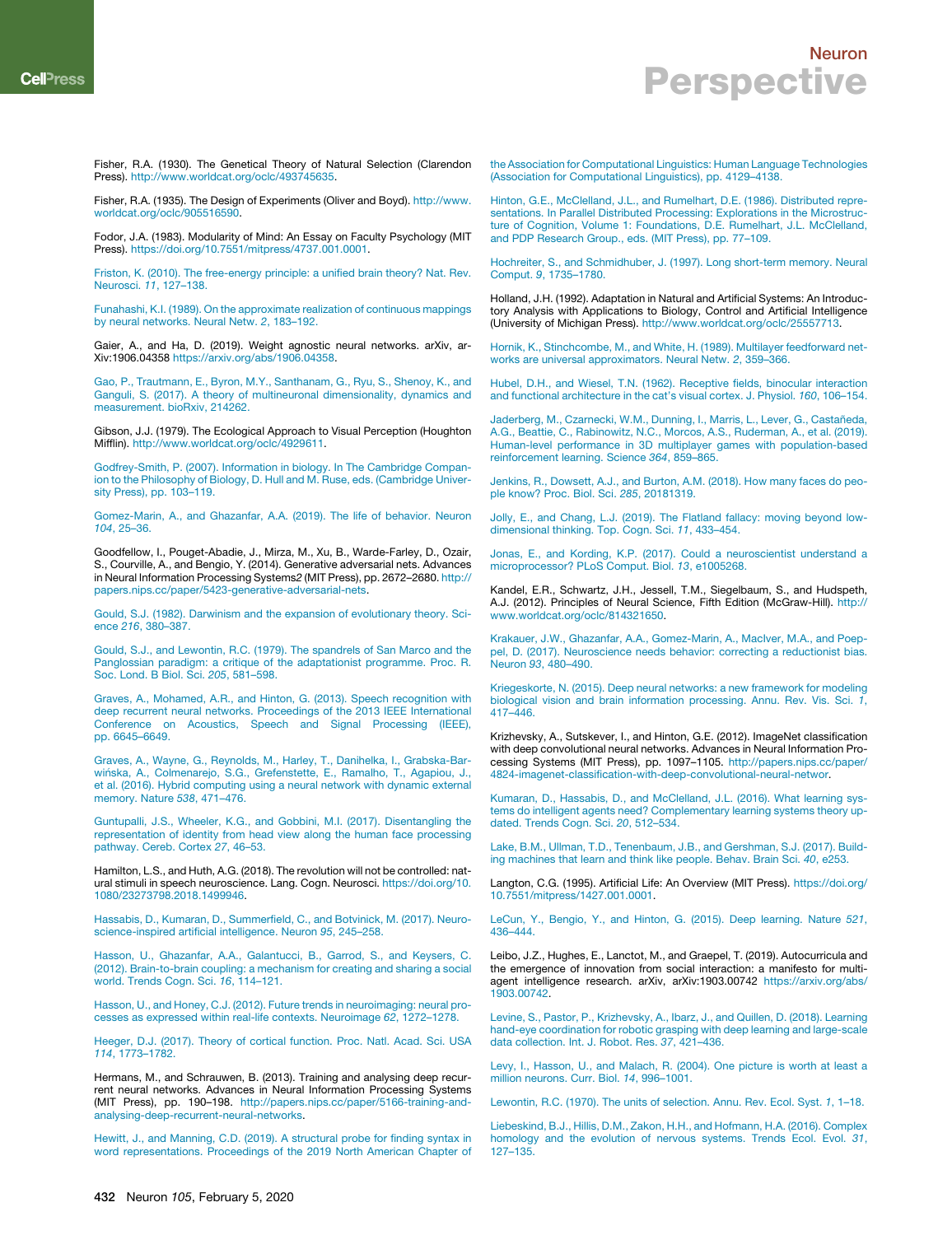Lillicrap, T.P., and Kording, K.P. (2019). What does it mean to understand a neural network? arXiv, arXiv:1907.06374 https://arxiv.org/abs/1907.06374.

Linzen, T., Dupoux, E., and Goldberg, Y. (2016). Assessing the ability of LSTMs to learn syntax-sensitive dependencies. Trans. Assoc. Comput. Linguist. *4*, 521–535.

Lotter, W., Kreiman, G., and Cox, D. (2016). Deep predictive coding networks for video prediction and unsupervised learning. arXiv, arXiv:1605.08104 https://arxiv.org/abs/1605.08104.

Luong, M.T., Pham, H., and Manning, C.D. (2015). Effective approaches to attention-based neural machine translation. In Proceedings of the 2015 Conference on Empirical Methods in Natural Language Processing, L. Màrquez, C. Callison-Burch, and J. Su, eds., pp. 1412–1421.

Malpass, R.S., and Kravitz, J. (1969). Recognition for faces of own and other race. J. Pers. Soc. Psychol. *13*, 330–334.

Marblestone, A.H., Wayne, G., and Kording, K.P. (2016). Toward an integration of deep learning and neuroscience. Front. Comput. Neurosci. *10*, 94.

Marcus, G. (2018a). Deep learning: a critical appraisal. arXiv, arXiv:1801.00631 https://arxiv.org/abs/1801.00631.

Marcus, G. (2018b). Innateness, AlphaZero, and artificial intelligence. arXiv, ar-Xiv:1801.05667 https://arxiv.org/abs/1801.05667.

Marom, S., Meir, R., Braun, E., Gal, A., Kermany, E., and Eytan, D. (2009). On the precarious path of reverse neuro-engineering. Front. Comput. Neurosci. *3*, 5.

Marr, D. (1982). Vision: A Computational Investigation into the Human Representation and Processing of Visual Information (Freeman). http://www. worldcat.org/oclc/728440913.

Maynard Smith, J. (2000). The concept of information in biology. Philos. Sci. *67*, 177–194.

Mayr, E. (1992). The idea of teleology. J. Hist. Ideas *53*, 117–135.

McClelland, J.L., and Rogers, T.T. (2003). The parallel distributed processing approach to semantic cognition. Nat. Rev. Neurosci. *4*, 310–322.

McCloskey, M. (1991). Networks and theories: the place of connectionism in cognitive science. Psychol. Sci. *2*, 387–395.

Meehl, P.E. (1990). Why summaries of research on psychological theories are often uninterpretable. Psychol. Rep. *66*, 195–244.

Michaels, C.F., and Carello, C. (1981). Direct Perception (Prentice-Hall). http:// www.worldcat.org/oclc/925088296.

Mnih, V., Kavukcuoglu, K., Silver, D., Rusu, A.A., Veness, J., Bellemare, M.G., Graves, A., Riedmiller, M., Fidjeland, A.K., Ostrovski, G., et al. (2015). Humanlevel control through deep reinforcement learning. Nature *518*, 529–533.

Musslick, S., Saxe, A., Ozcimder, K., Dey, B., Henselman, G., and Cohen, J.D. (2017). Multitasking capability versus learning efficiency in neural network architectures. Proceedings of the 39th Annual Conference of the Cognitive Science Society (Cognitive Science Society), pp. 829–834. https://mindmodeling. org/cogsci2017/papers/0166.

Nieuwenhuys, R., ten Donkelaar, H.J., and Nicholson, C. (1998). The Central Nervous System of Vertebrates (Springer). https://link.springer.com/book/ 10.1007%2F978-3-642-18262-4.

Olshausen, B.A., and Field, D.J. (2005). How close are we to understanding v1? Neural Comput. *17*, 1665–1699.

O'Toole, A.J., Castillo, C.D., Parde, C.J., Hill, M.Q., and Chellappa, R. (2018). Face space representations in deep convolutional neural networks. Trends Cogn. Sci. *22*, 794–809.

Pathak, D., Agrawal, P., Efros, A.A., and Darrell, T. (2017). Curiosity-driven exploration by self-supervised prediction. Proceedings of the IEEE Conference on Computer Vision and Pattern Recognition (CVPR) Workshops (IEEE Computer Society), pp. 16–17.

Pathak, D., Krahenbuhl, P., Donahue, J., Darrell, T., and Efros, A.A. (2016). Context encoders: Feature learning by inpainting. Proceedings of the IEEE Conference on Computer Vision and Pattern Recognition (CVPR) (IEEE Computer Society), pp. 2536–2544.

Pezzulo, G., and Cisek, P. (2016). Navigating the affordance landscape: feedback control as a process model of behavior and cognition. Trends Cogn. Sci. *20*, 414–424.

Pinker, S. (1994). The Language Instinct: How the Mind Creates Language (William Morrow). http://www.worldcat.org/oclc/1057057327.

Ponce, C.R., Xiao, W., Schade, P.F., Hartmann, T.S., Kreiman, G., and Livingstone, M.S. (2019). Evolving images for visual neurons using a deep generative network reveals coding principles and neuronal preferences. Cell *177*, 999– 1009.e10.

Pullum, G.K., and Scholz, B.C. (2002). Empirical assessment of stimulus poverty arguments. Linguist. Rev. *18*, 9–50.

Quackenbush, J. (2001). Computational analysis of microarray data. Nat. Rev. Genet. *2*, 418–427.

Radford, A., Wu, J., Child, R., Luan, D., Amodei, D., and Sutskever, I. (2019). Language models are unsupervised multitask learners. OpenAI Blog *1*. https://openai.com/blog/better-language-models.

Radhakrishnan, A., Yang, K., Belkin, M., and Uhler, C. (2019). Memorization in overparameterized autoencoders. arXiv, arXiv:1810.10333 https://arxiv.org/ abs/1810.10333.

Raffel, C., Shazeer, N., Roberts, A., Lee, K., Narang, S., Matena, M., Zhou, Y., Li, W., and Liu, P.J. (2019). Exploring the limits of transfer learning with a unified text-to-text transformer. arXiv, arXiv:1910.10683 https://arxiv.org/abs/ 1910.10683.

Raghu, M., Poole, B., Kleinberg, J., Ganguli, S., and Dickstein, J.S. (2017). On the expressive power of deep neural networks. Proceedings of the 34th International Conference on Machine Learning (JMLR.org), pp. 2847–2854. https:// dl.acm.org/doi/10.5555/3305890.3305975.

Ramon, M., and Gobbini, M.I. (2018). Familiarity matters: a review on prioritized processing of personally familiar faces. Vis. Cogn. *26*, 179–195.

Ramscar, M., and Yarlett, D. (2007). Linguistic self-correction in the absence of feedback: a new approach to the logical problem of language acquisition. Cogn. Sci. *31*, 927–960.

Rao, R.P.N., and Ballard, D.H. (1999). Predictive coding in the visual cortex: a functional interpretation of some extra-classical receptive-field effects. Nat. Neurosci. *2*, 79–87.

Richards, B.A., Lillicrap, T.P., Beaudoin, P., Bengio, Y., Bogacz, R., Christensen, A., Clopath, C., Costa, R.P., de Berker, A., Ganguli, S., et al. (2019). A deep learning framework for neuroscience. Nat. Neurosci. *22*, 1761–1770.

Roy, B.C., Frank, M.C., DeCamp, P., Miller, M., and Roy, D. (2015). Predicting the birth of a spoken word. Proc. Natl. Acad. Sci. USA *112*, 12663–12668.

Rozenblit, L., and Keil, F. (2002). The misunderstood limits of folk science: an illusion of explanatory depth. Cogn. Sci. *26*, 521–562.

Rumelhart, D.E., Hinton, G.E., and Williams, R.J. (1986). Learning representations by back-propagating errors. Nature *323*, 533–536.

Rumelhart, D.E., and McClelland, J.L.; PDP Research Group (1986). Parallel Distributed Processing: Explorations in the Microstructure of Cognition*Volume 1: Foundations* (MIT Press).

Satterlie, R.A. (2011). Do jellyfish have central nervous systems? J. Exp. Biol. *214*, 1215–1223.

Schroff, F., Kalenichenko, D., and Philbin, J. (2015). Facenet: a unified embedding for face recognition and clustering. Proceedings of the IEEE Conference on Computer Vision and Pattern Recognition (CVPR) (IEEE Computer Society), pp. 815–823.

Shmueli, G. (2010). To explain or to predict? Stat. Sci. *25*, 289–310.

Sivak, M. (1996). The information that drivers use: is it indeed 90% visual? Perception *25*, 1081–1089.

Spelke, E.S., Breinlinger, K., Macomber, J., and Jacobson, K. (1992). Origins of knowledge. Psychol. Rev. *99*, 605–632.